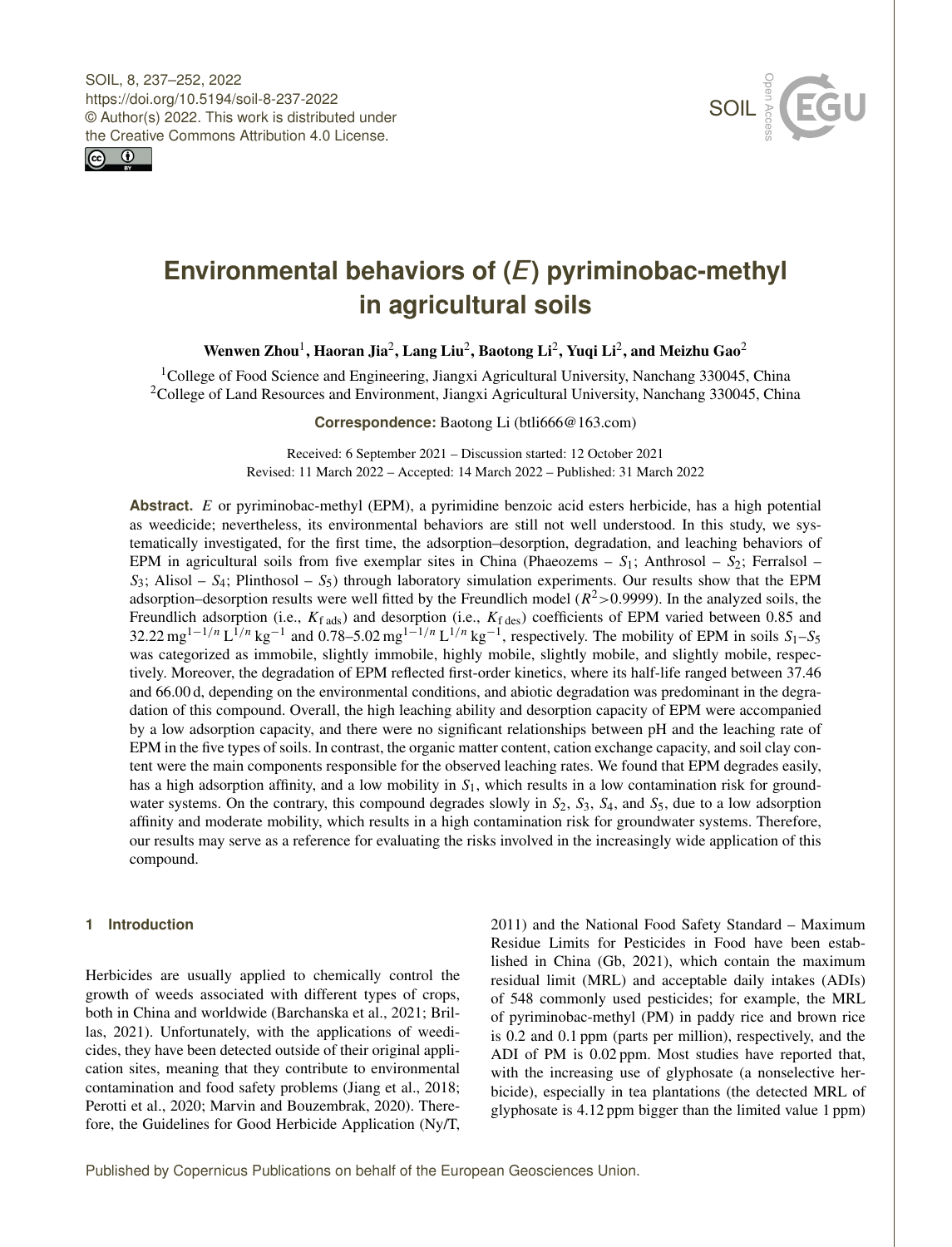and aquatic systems, the problem of excessive residues of glyphosate has attracted more and more attention, raising potential environmental threats and public health concerns (Liu et al., 2021a; Luo et al., 2019; Huang et al., 2016). Importantly, the environmental fate of herbicides in soil mainly depends on the adsorption–desorption, degradation, and leaching processes. In fact, herbicides can be transferred from soil to groundwater through surface runoff or leaching, resulting in groundwater pollution (Cueff et al., 2020; Gawel et al., 2020). Furthermore, the adsorption–desorption rate and the degradation capability of herbicides regulate the migration of herbicides; thus, the groundwater ubiquity score (GUS) can be used to evaluate their ecological and environmental safety (Acharya et al., 2020; Liu et al., 2021b). However, few scholars have assessed the effects of soil properties on the adsorption–desorption, degradation, and leaching behaviors of weedicide, especially the environmental consequences of these changes.

PM (methyl-2-(4,6-dimethoxy-2-pyrimidinyloxy)-6-(1 methoxyiminoethyl) benzoate; Fig. S1 in the Supplement), is composed of a mixture of its  $(E)$ , which is isomer  $(I)$ , and  $(Z)$ , which is isomer  $(II)$ , as the active ingredient due to its chemical structure that contains oxime (Song et al., 2010), a mixture of two isomers (I and II) in a  $>9:1$  (major / minor) ratio, which was developed from sulfonylurea by Kumiai Chemical Industry Co., Ltd. in 1996 (Tokyo, Japan; Tamaru and Saito, 1996). Tamaru et al. (1997) reported that  $(E)$ , isomer  $(I)$ , has been confirmed to restrain the plant enzyme acetolactate synthase (ALS) and prevent branched chain amino acid biosynthesis, and the  $(E)$ , or pyriminobac-methyl (EPM), showed stronger soil adsorption and weaker hydrophilic properties than (Z), or pyriminobac-methyl (ZPM); thus, EPM was selected as the best compound to develop a commercial weedicide, which is commonly used to control the growth of sedges and both gramineous and annual weeds. The chemistry of EPM is well understood; the octanol–water partition coefficient is 2.31 (low) at pH 7 and  $20^{\circ}$ C, the solubility in the water is 9.25 mg L<sup>-1</sup> (low) at 20 °C, and the vapor pressure is just  $3.1 \times 10^{-5}$  Pa (low) at 20 °C (Lewis et al., 2016). A distinct advantage of EPM as a weedicide is that this compound has an herbicidal activity 1.5–2 times higher and requires an application rate that is one-fifth to one-tenth lower than bensulfuron-methyl (a broad-spectrum herbicide) on *Echinochloa crus-galli* and *Leptochloa chinensis* (Iwakami et al., 2015; Shibayama, 2001; Song et al., 2010). Notably, EPM can prevent the growth of *E. crus-galli* and *L. chinensis* populations and suppress them effectively over long periods, while being nontoxic and eventually increasing the yield of paddy rice and subsequent crops (e.g., rape, cabbage, *Astragalus smicus*, wheat, and potato) (Iwafune et al., 2010; Qin et al., 2017; Tang et al., 2010; Yoshii et al., 2020). Nevertheless, few studies have discussed the environmental behaviors of EPM after it was widely used as herbicide in the farming industry.

Most former investigations on EPM as a weedicide mainly focused on the photo-transformation in water and low temperature storage stability in paddy rice. Inao et al. (2009) demonstrated that the photoconversion of PM in water is the main fate, and the main process is EPM / ZPM, which reached equilibrium after approximately 4.5 h. Furthermore, the EPM / ZPM ratio is about  $1/1.35$ . Another researcher found that even if proper water management to prevent EPM surface runoff from paddy fields was practiced, a significant amount of EPM components were discharged into drainage channels through percolation (Sudo et al., 2018). Indeed, the harm of weedicide leaching has been frequently reported in groundwater. Several studies have indicated that the leaching risk potential of herbicides to groundwater is positively correlated with its mobility in soil (Chen et al., 2021; Wang et al., 2019; Silva et al., 2019; Kaur et al., 2021; Willett et al., 2020). Guimares et al. (2019), who found that hexazinone (herbicide) proved to be a potential contaminant of groundwater and metribuzin (herbicide) presented high leaching in the soil profile. In addition to metribuzin, atrazine was found to have accumulated in algal cells, which indicates that herbicide pollution might eventually affect the marine food web and even threaten the seafood safety of human beings (Yang et al., 2019). On the other hand, Kolakowski et al. (2020) and Mehdizadeh et al. (2021) reported that the residue levels of herbicides which were taken up by plants and the level of risk to consumers depend on the application technique, the environmental conditions, the stage of growth of plants, the volume of use, water quality, and the use of coadjuvants. EPM has also proved to be safe in rice. Jia et al. (2020) showed that the detected MRL of EPM in paddy rice is 0.0092 ppm, which is far less than the limited value of 0.2 ppm. Hence, previous knowledge of the physicochemical properties of soils cultivated with crops is essential for recommending the use of these herbicides in weed management.

In the paddy rice field, the half-life of the EPM calculated from 4.0 to 19.3 d (half-life  $\leq 30$  d; easily degradable; Gb, 2014c) was monitored in the Lake Biwa basin, Japan (Iwafune et al., 2010), and the sorption constants of the OC (soil organic carbon;  $K_{\text{oc}}$ ) values ranged from 372 to 741 (200  $K_{\text{oc}} \le 1000$ ; partial difficulty in absorbing the compound; Gb, 2014a) in soils in the cities of Habikino and Ushiku in Japan, indicating that EPM is a low-persistence herbicide, which results in a lower contamination risk for groundwater systems (Inao et al., 2009). The Japanese Environment Agency sets limits for residues in paddy rice discharge water by allowing for a 10-fold dilution in river water and applying the drinking water limit of EPM of 200 µg L−<sup>1</sup> (Hamilton et al., 2003). In China, EPM has been registered to control grassy weeds in paddy rice and brown rice fields (Gb, 2021). Nevertheless, the effects of soil properties on the adsorption–desorption, degradation, and leaching behaviors of EPM have rarely been reported.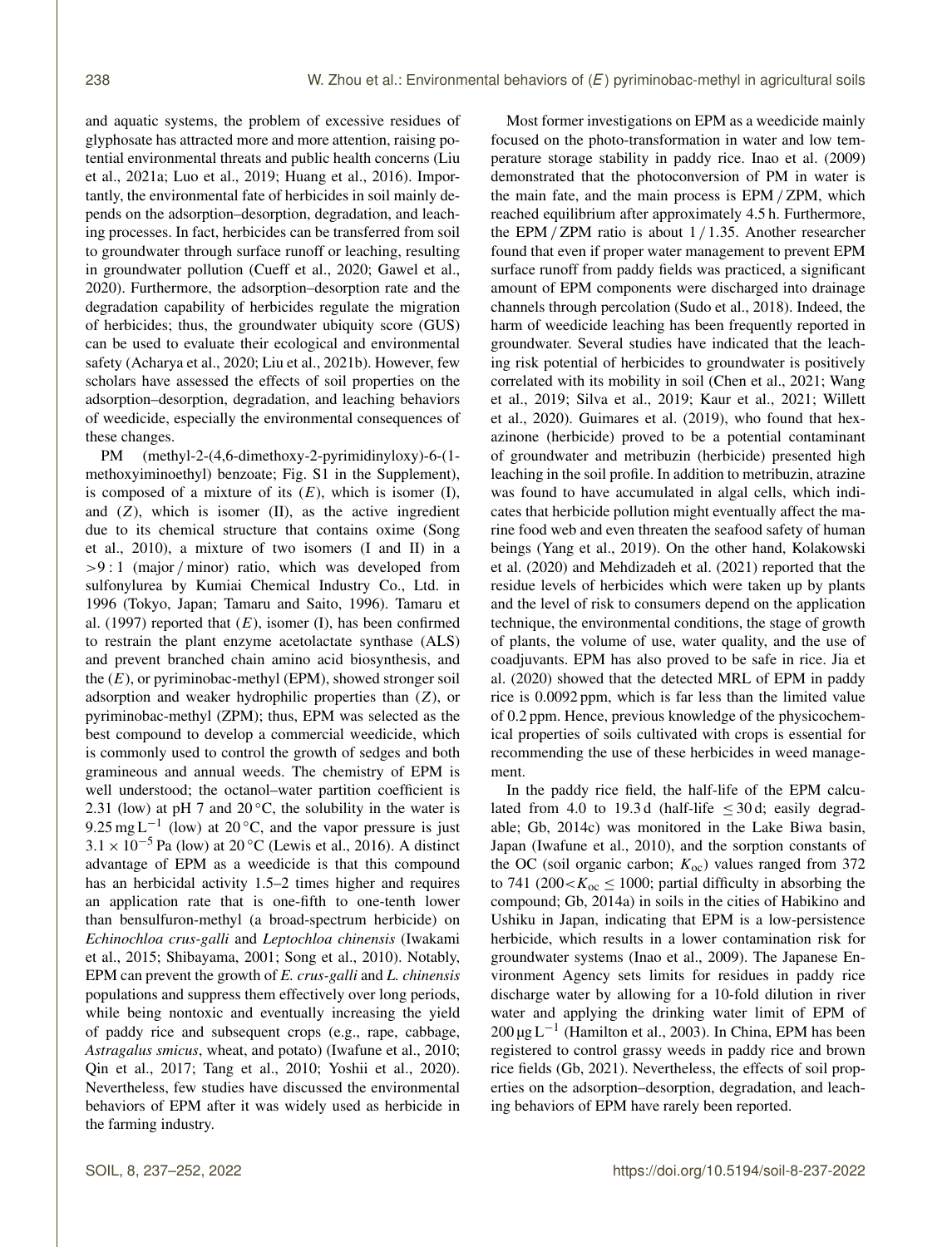A number of researchers have reported that the soil matrix is a highly complicated system in which environmental processes (e.g., the sorption–desorption and leaching of herbicides) are affected by multiple factors, including the soil organic matter (OM) content, pH, cation exchange capacity (CEC), microbial or chemical degradation, chemical type, environmental conditions (e.g., temperature, humidity, and rainfall), and texture (Alonso et al., 2011; Rao et al., 2020; Xie et al., 2020; W. Zhou et al., 2019). Nevertheless, soil organic or inorganic colloids and pH ( $pH < pK_a$  neutral state and  $pH > pK_a$  negative charge) can influence soil-herbicide interactions. In this context, the leaching of anionic compounds is likely (Pérez-Lucas et al., 2020). Moreover, the leaching of herbicides in soil and the associated risk of water pollution are both affected by sorption and desorption (Xie et al., 2020).

Until now, the environmental fate of EPM in soils has not been studied in detail. Clarifying the adsorption and transport of EPM in soil is very important for the protection of surface water and groundwater from EPM pollution. Hence, this study aimed at (1) gaining an essential understanding of the adsorption–desorption, degradation, and leaching behaviors of EPM in agricultural soils through laboratory simulation experiments, (2) determining the effects of soil properties on the above behaviors in agricultural soils, and (3) conducting a basic evaluation of the safety and applicability of EPM in the environment. Overall, our results provide a scientific basis for the prevention or, at least, minimization of the possible effects of EPM on groundwater and for modeling the fate of EPM in the environment and the potentially associated risks.

# **2 Materials and methods**

## 2.1 Chemicals

EPM (99.0%; chemical formula –  $C_{17}H_{19}N_3O_6$ ; structure shown in Fig. S1) was obtained from ZZBIO Co., Ltd. (Shanghai, China). Moreover, we used only organic solvents of a chromatographic grade (Sigma-Aldrich, Germany). EPM was dissolved in acetonitrile, obtaining a 1000 mg L−<sup>1</sup> test in a mother liquor. Moreover, a standard EPM working solution  $(0.01-5.00 \,\text{mg L}^{-1})$  was prepared by diluting the stock solution with a  $CaCl<sub>2</sub>$  solution  $(0.01 \text{ mol L}^{-1})$ , which was used as an electrolyte to maintain a constant ionic strength and reduce the cationic exchange.

In March 2020, five different soils were sampled from the surface layer (0–20 cm) of paddy fields located in five Chinese provinces: Phaeozems  $(S_1,$  from Heilongjiang), Anthrosol  $(S_2,$  from Zhejiang), Ferralsol  $(S_3,$  from Jiangxi), Alisol ( $S_4$ , from Hubei), and Plinthosol ( $S_5$ , from Hainan). The soil samples were all air-dried, ground, and passed through a 2 mm sieve before being used. Afterward, standard soil testing methods were applied to define the basic physicochemical properties of the soils (Table S1 in the Supplement; Gee,

1986; Jackson, 1958; Nelson, 1985), which were then classified based on the system of the World Reference Base for Soil Resources (WRB; L'huillier, 1998). Interestingly, the EPM residues in the analyzed soils were always below the detection limit.

#### 2.2 Soils samples

The batch equilibration method suggested by the GB 31270.4-2014 guidelines of adsorption/desorption in soils for these soils (Gb, 2014a) was applied to conduct adsorption–desorption experiments. First, for the adsorption kinetics tests, each soil sample (2.0 g) was introduced in a centrifuge tube containing 10 mL of a EPM aqueous solution  $(1 \text{ mg } L^{-1})$ . For each of these tubes, we also analyzed a blank tube (which contained no herbicide) and a control tube (which contained no soil). All the tubes were then shaken by an oscillator at  $25^{\circ}C \pm 1^{\circ}C$  for different time intervals of 0.5, 1, 2, 4, 6, 8, 12, 16, 20, and 24 h.

The desorption kinetics were analyzed instead by taking 5 mL of supernatant from each tube after the adsorption equilibration and by replacing them with an equal volume of  $CaCl<sub>2</sub>$  solution (which contained no EPM). A micro-vortex mixer was used to thoroughly mix the resulting solution, and an oscillator was used to shake it at  $25^{\circ}\text{C} \pm 1^{\circ}\text{C}$  for several time intervals, i.e., 0.5, 1, 2, 4, 6, 8, 12, and 24 h. Finally, for the high-performance liquid chromatography mass spectrometry (HPLC-MS/MS) analyses, the samples were centrifuged for 10 min at  $2400 \times g$ , and the supernatants were filtered through 0.22 µm mixed cellulose ester filter membranes.

The adsorption–desorption equilibrium time of EPM in the five soils was 24 h (Fig. 1); moreover, the initial EPM concentrations adopted for these experiments were 0.01, 0.10, 0.50, 1.00, and  $5.00 \text{ mg L}^{-1}$ . The concentration of EPM in the supernatant was determined after centrifugation. Then, the amount of adsorbed–desorbed EPM in each soil was calculated based on the concentration of EPM in the solution before and after the adsorption–desorption process. The supernatant removed after the adsorption experiments was replaced with  $5 \text{ mL of } CaCl<sub>2</sub>$  containing no EPM; then, the tubes were shaken for 24 h and centrifuged. Finally, the EPM concentration was determined based on the supernatant collected after this procedure. Considering the results of preliminary experiments and with the aim of desorbing the majority of the adsorbed EPM, we decided to repeat the desorption process at least three times.

#### 2.3 Degradation experiments

By following the GB 31270.1-2014 guidelines (Gb, 2014c), we performed a series of EPM soil degradation experiments. To ensure aerobic conditions, 20 g of each type of agricultural soil were weighed and introduced in 250 mL Erlenmeyer flasks (in three replicates). Ultrapure water was added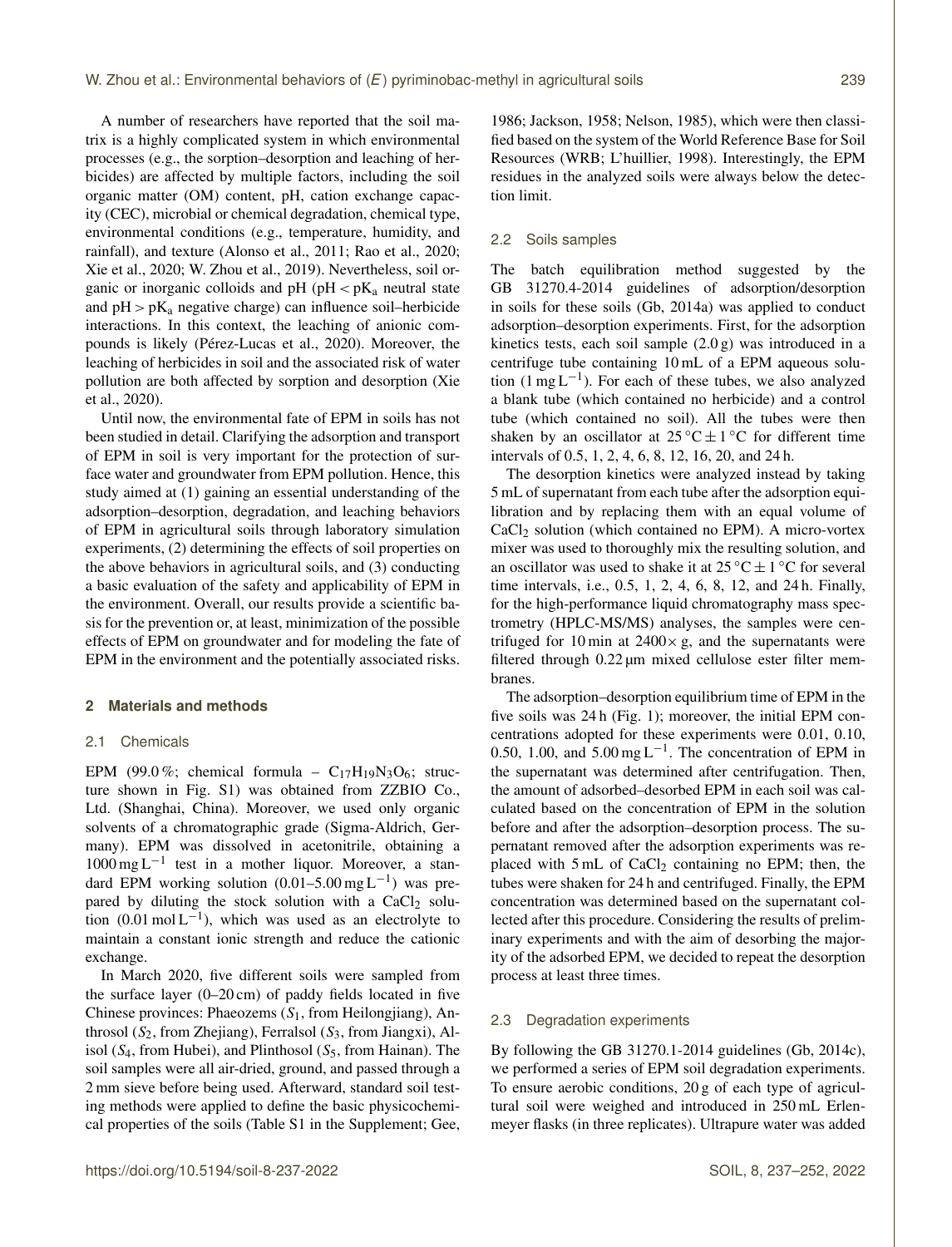

**Figure 1.** Adsorption (a) and desorption (b) kinetic curves and adsorption (c) and desorption (d) isothermal curves of EPM in five different agricultural soils (S<sub>1</sub> to S<sub>5</sub>, as defined in Table 1). Values are the means  $\pm$  standard error (n = 3).

**Table 1.** Comparison between the results of the linear and Freundlich models for the adsorption–desorption (ads and des, respectively) of EPM in five agricultural soils.

| Soil sample    | Soil type  | Adsorption          |                          |        |                                                                                       |                               |        | Desorption      |        |                                                                                        |                               |        |       |
|----------------|------------|---------------------|--------------------------|--------|---------------------------------------------------------------------------------------|-------------------------------|--------|-----------------|--------|----------------------------------------------------------------------------------------|-------------------------------|--------|-------|
|                |            | Linear model        |                          |        | Freundlich model                                                                      |                               |        | Linear model    |        | Freundlich model                                                                       |                               |        |       |
|                |            | K<br>$(mLg^{-1})^a$ | $C_0$<br>$(mgkg^{-1})^a$ | $R^2$  | $K_{\text{fads}}$ (mg <sup>1-1/n</sup> )<br>$L^{1/n}$ kg <sup>-1</sup> ) <sup>a</sup> | $1/n_{\text{ads}}^{\text{a}}$ | $R^2$  | $(mLg^{-1})^a$  | $R^2$  | $K_{\text{f des}}$ (mg <sup>1-1/n</sup> )<br>$L^{1/n}$ kg <sup>-1</sup> ) <sup>a</sup> | $1/n_{\text{des}}^{\text{a}}$ | $R^2$  | H     |
| 51             | Phaeozems  | $56.21 \pm 3.56$    | $0.17 \pm 0.01$          | 0.9841 | $32.22 + 4.55$                                                                        | $0.80 + 0.07$                 | 0.9999 | $0.80 + 0.24$   | 0.8384 | $5.02 + 0.02$                                                                          | $0.01 + 33.53$                | 0.9999 | 0.013 |
| S <sub>2</sub> | Anthrosol  | $2.78 \pm 0.06$     | $0.13 \pm 0.04$          | 0.9982 | $2.95 + 0.04$                                                                         | $0.88 + 0.03$                 | 0.9999 | $0.27 \pm 0.03$ | 0.9823 | $2.27 \pm 0.01$                                                                        | $0.71 + 0.28$                 | 0.9999 | 0.807 |
| 5 <sub>3</sub> | Ferralsol  | $2.43 \pm 0.07$     | $0.16 \pm 0.05$          | 0.9975 | $2.65 \pm 0.03$                                                                       | $0.84 \pm 0.03$               | 0.9999 | $0.82 \pm 0.19$ | 0.8988 | $1.73 \pm 0.05$                                                                        | $0.11 \pm 1.43$               | 0.9999 | 0.131 |
| $S_4$          | Alisol     | $0.79 \pm 0.01$     | $0.05 \pm 0.01$          | 0.9990 | $0.85 \pm 0.02$                                                                       | $0.95 \pm 0.03$               | 0.9999 | $0.53 \pm 0.05$ | 0.9834 | $0.78 \pm 0.01$                                                                        | $0.12 \pm 0.01$               | .0000  | 0.126 |
| $S_5$          | Plinthosol | $2.03 \pm 0.07$     | $-0.01 \pm 0.06$         | 0.9951 | $1.99 \pm 0.05$                                                                       | $1.06 \pm 0.04$               | 0.9999 | $2.53 \pm 0.18$ | 0.9905 | $1.38 \pm 0.08$                                                                        | $0.19 \pm 0.56$               | 0.9999 | 0.179 |

<sup>a</sup> The values represent means  $\pm$  standard error (SE; *n* = 3).

during the subsequent cultivation process in order to maintain the soil water content at 60 % of the maximum water holding capacity. We then spiked each soil sample with 400 µL of the 100 mg L<sup>-1</sup> EPM working solution (achieving an initial concentration of  $2 \text{ mg kg}^{-1}$  in the soil, where the water-soluble, organic solvent volume was  $\leq 1\%$  and then cultured in the dark in an incubator kept at  $25 \pm 1$  °C. Subsequently, we collected three parallel subsamples on 0, 1, 2, 4, 6, 10, 15, 30, 45, 60, 90, and 120 d, and the EPM content was determined by HPLC-MS/MS on the respective days of collection. The amount of water in the Erlenmeyer flasks was periodically adjusted during the culturing process with the aim of retaining the original water-holding state. Each treatment was done in triplicate, totalizing 60 samples per treatment (five soil samples per treatment per sampling day; 12 sampling days in total), The following experiment was done in the same way.

Another set of experiments was conducted under anaerobic conditions. In this case, we first cultured the soil samples for 30 d and then added a 2 cm thick water layer to each of them. To maintain the desired conditions,  $N_2$  was continuously introduced into the culture system. The soil samples were subsequently moved into an incubator and cultivated in the dark at  $25 \pm 1$  °C. Finally, three parallel subsamples were collected on 0, 1, 2, 4, 6, 10, 15, 30, 45, 60, 90, and 120 d, and the EPM content was determined by HPLC-MS/MS on the respective days of collection.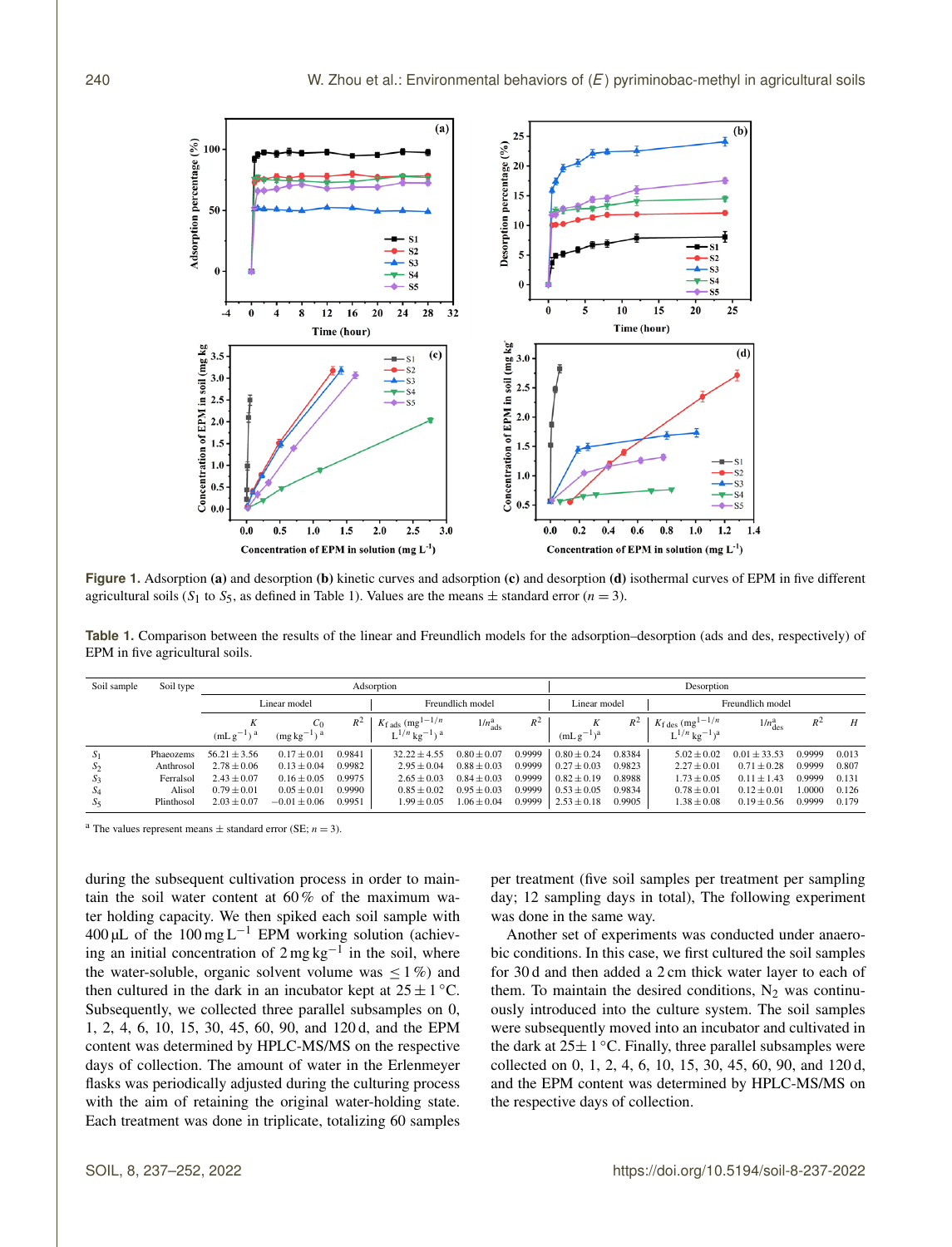A set of degradation experiments was performed under sterilized conditions. With this objective, the sterilized soils (20 g each) were weighed and introduced in 250 mL Erlenmeyer flasks in three replicates. Notably, in order to keep the soil water content at 60 % of the maximum water holding capacity, sterile water was added during the cultivation process. Then, each soil sample was spiked with 400 µL of the  $100 \text{ mg } L^{-1}$  EPM working solution, achieving an initial concentration of  $2 \text{ mg kg}^{-1}$  (the water-soluble, organic solvent volume was  $\leq 1\%$ ). The samples were then moved into an incubator and cultured in the dark at  $25 \pm 1$  °C. In total, three parallel subsamples were collected on 0, 1, 2, 4, 6, 10, 15, 30, 45, 60, 90, and 120 d, and the EPM content was determined by HPLC-MS/MS on the respective days of collection.

These experiments were done under different soil moisture conditions and aerobic conditions and at a EPM fortification level of 2 mg kg<sup>-1</sup>. After adjusting their moisture by adding water (water percentages of 40 %, 60 %, and 80 % of the total volume), the soils were incubated in the dark at  $25 \pm 11^{\circ}$ C. During this last phase, we regularly added ultrapure water to keep the moisture at  $40\%$ ,  $60\%$ , and  $80\%$ .

## 2.4 Leaching experiments

The herbicide leaching process was investigated by following the GB 31270.5-2014 guidelines (Gb, 2014b). PVC columns (length of 35 cm; internal diameter of 4.5 cm), each hand-packed with 600–800 g of one soil type, were used to observe the downward movement of the herbicide. Notably, the top 3 cm and the bottom 2 cm were filled with quartz sand (to minimize soil disturbance) and glass wool and sea sand (to avoid soil loss). After packing each column, we removed any air still present in the column by adding  $0.01 \text{ mol L}^{-1}$  CaCl<sub>2</sub>; moreover, the excess water was eliminated by gravity. The pore volume (PV) was determined by subtracting the volume of water leached from that of the water added. Subsequently, 1 mL of acetonitrile solution containing 200  $\mu$ g mL<sup>-1</sup> of the herbicide (spiking level of 1 µg g−<sup>1</sup> ) was added to the top of each column. Afterward, the adsorption equilibrium was achieved by infiltrating 700 µL of 100 mg L<sup>-1</sup> EPM solution into the soil surface and leaving it to rest for 24 h. To simulate rainfall leaching, 2000 mL of the 0.01 mol L<sup>-1</sup> CaCl<sub>2</sub> solution  $(21 \text{ mL h}^{-1})$ were added into the soil column at a peristaltic pump speed of 250 mL 12 h<sup>-1</sup>. The leachate was collected every 8 h with a conical flask. Subsequently, each soil column was extracted, cut into three parts (length of 10 cm), and analyzed by HPLC-MS/MS on the same day. The total mass of the leachate and soil fractions along the soil column was determined, together with the EPM and water contents within each of them.

## 2.5 Extraction and final analyses

The soil samples were transferred to centrifuge tubes and 10 mL of acetonitrile (containing 0.1 % of ammonia water) were added to each of them for extracting EPM. After shaking the tubes for 5 min, we added 2 g of NaCl and 3 g of MgSO4. Then, the tubes were capped and shaken again for 1 min and centrifuged at  $2400 \times g$  for 5 min. The supernatant (1.5 mL) was transferred into a 2.5 mL singleuse centrifuge tube that was already containing the sorbent (50 mg  $C_{18}$  + 150 mg MgSO<sub>4</sub>). Afterward, all the samples were shaken again for 1 min and centrifuged at 5000 rpm (revolutions per minute) for 5 min (H. R. Jia et al., 2019). Finally, the resulting supernatant was extracted with a sterile syringe, passed through a 0.22 µm organic membrane filter, and poured into vials for an HPLC system (1260 series; Agilent Technologies, Inc., USA) equipped with a triple quadrupole mass spectrometer (6460C series; Agilent Technologies, Inc., USA) using the positive ion mode in a multiple reaction monitoring (MRM) mode analysis. The instrument parameters for the Agilent 6460C QQQ HPLC-MS/MS analysis are as follows: the flow rate was maintained at 0.2 mL min−<sup>1</sup> , and the column (Agilent ZORBAX Eclipse XDB-C18; length 150 mm, inner diameter 4.6 mm, and 5 µm coating) was heated to  $35^{\circ}$ C. The mobile phase A was water, which consisted of 0.1 % formate and mobile phase B was acetonitrile. The gradient condition was 0.0–0.5 min at 20 % B, 0.5–1.0 min at 20 %–80 % B, 1.0–4.0 min at 80 % B, and 4.0–5.0 min at 20 % B. The mass spectrometer was operated in an electrospray ionization positive range with MRM scanning mode, a dry gas temperature at  $500^{\circ}$ C, the ion source temperature at  $150^{\circ}$ C, the desolvation gas flow at 1000 L h−<sup>1</sup> , the capillary voltage at 2500 V and the cone voltage at 18 V, while the collision gas was argon, the dwell time was set to 50 ms, and the collision pressure was at 58 eV. Detailed information on the determination parameters of the chromatographic method, i.e., repeatability, reproducibility, recovery, measurement uncertainty, detection limit, and limit of quantification, are shown in the Supplement (Figs. S2–S4 and Tables S2–S4).

The efficiency of the EPM extraction during the adsorption–desorption, degradation, and leaching experiments was evaluated based on the results of the recovery experiments. The average recovery rates of EPM in the adsorption–desorption experiments, at initial spiked concentrations of 0.1 and  $1.0 \text{ mg kg}^{-1}$  in the soils, varied between 94.3 % and 102.4 % (relative standard deviation –  $RSD = 1.1\% - 3.8\%$ . Meanwhile, the average recovery rates of EPM in soil in the degradation experiments, at initial spiked concentrations of 0.01, 0.2, and 2.0 mg kg−<sup>1</sup> in the soils, ranged between 92.6 % and  $106.0\%$  (RSD = 1.1%–2.9%). Furthermore, the average recovery rates of EPM at the initial spiked concentrations of 0.0001, 0.01, and 0.1 mg L<sup>-1</sup> in the supernatant of soils were 88.7 %–107.9 % (RSD = 1.7 %–4.9 %). Furthermore, the average recovery rates of EPM in the leaching experiments at initial spiked concentrations of 0.05 and  $1.0 \text{ mg kg}^{-1}$  in the soils were  $95.8\% - 109\%$  (RSD = 1.6%-4.4%).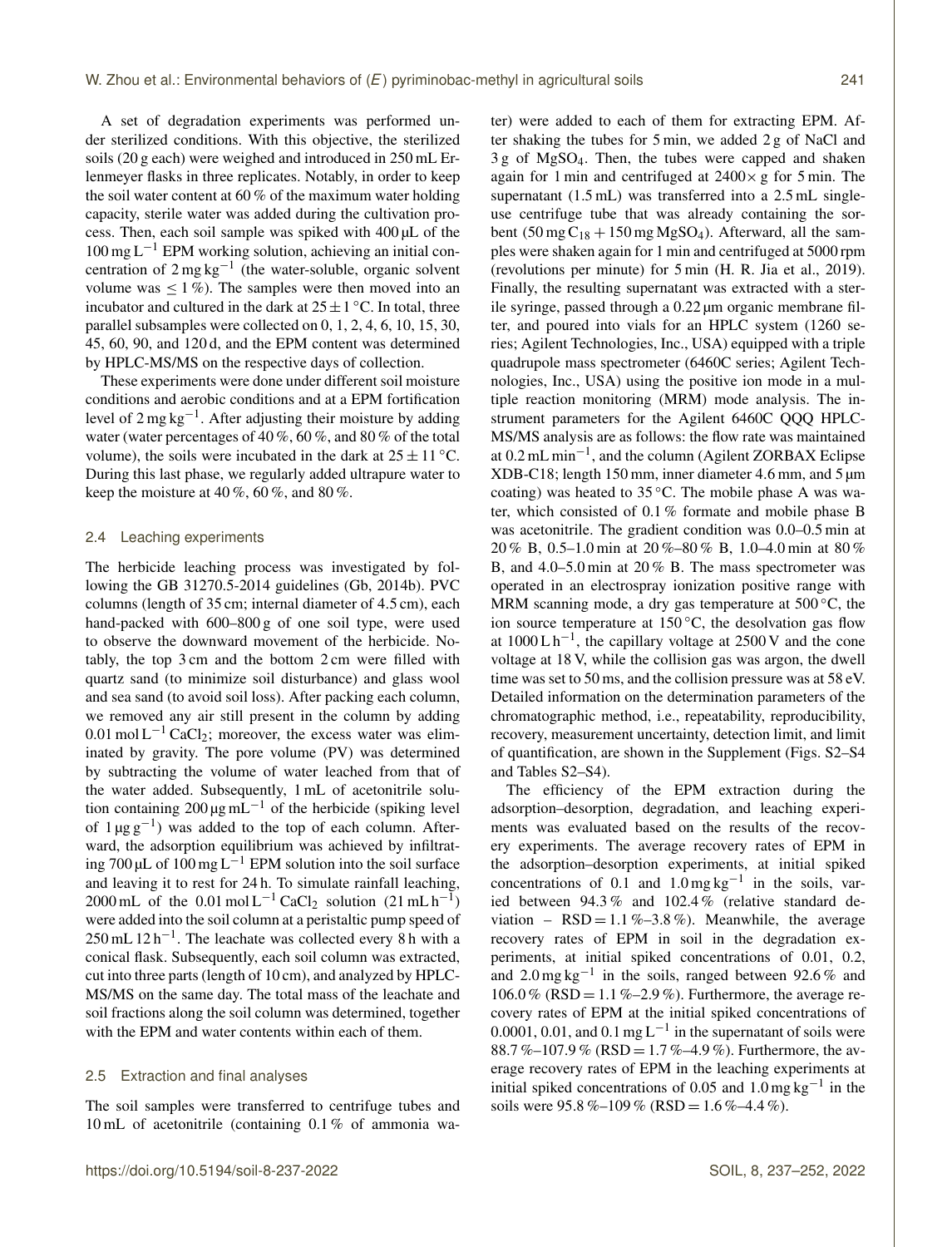#### 2.6 Data analysis

The relationship between the concentrations of EPM sorbed in the soil and in the aqueous solution during the sorption– desorption equilibrium was described through the linear (Eq. 1) and Freundlich (Eq. 2) models as follows (Azizian et al., 2007; Yang et al., 2021):

$$
Linear model: Cs = KCe + C
$$
 (1)

Freundlich model:  $C_s = K_f C_e^{1/n}$  $e^{i\frac{1}{n}},$  (2)

where  $C_s$  (mg kg<sup>-1</sup>) indicates the adsorption of EPM in the soil,  $C_e$  (mg L<sup>-1</sup>) is the EPM concentration in the solution during the adsorption equilibrium,  $C \left( \text{mg kg}^{-1} \right)$  is the amount of soil adsorption when the EPM concentration was 0 during the adsorption equilibrium,  $K$  (mL  $g^{-1}$ ) and  $K_f$  (mg<sup>1-1/n</sup> L<sup>1/n</sup> kg<sup>-1</sup>) are the adsorption–desorption constants of the linear and Freundlich models, respectively  $(K_f$ <sub>ads</sub>/ $K_f$ <sub>des</sub> in the adsorption–desorption process), and  $1/n$  is the adsorption empirical constant (which provides information about the nonuniformity of the adsorbent surface).

For the isothermal sorption tests, the amount of EPM adsorbed in the soil was estimated using the subtractive method (Eq. 3) as follows:

$$
C_{\rm S} = \frac{(C_0 - C_{\rm e}) \times V}{m},\tag{3}
$$

where  $C_0$  (mg L<sup>-1</sup>) is the amount of soil adsorption when the concentration of EPM was zero during the adsorption equilibrium, *m* is the soil mass  $(2.0 g)$ , and *V* is the solution volume (10 mL).

The amount of EPM retained by the soil after desorption was obtained instead by using Eq. (4), while the hysteresis index  $(H)$  was estimated by applying Eq. (5) as follows (Fan et al., 2021; Y. Zhang et al., 2020):

$$
C_{sj} = \frac{C_0 \times V}{m} - \frac{C_{ej} \times V}{2m} - \frac{V}{m} \sum_{n=1}^{j} C_e (j-1)
$$
 (4)

$$
H = \frac{1/n_{\text{f des}}}{1/n_{\text{f ads}}},\tag{5}
$$

where  $C_{sj}$  (mg kg<sup>-1</sup>) is the concentration of EPM adsorbed by the soil after the *j*th desorption (*i* = 1–5),  $C_{ej}$  (mg L<sup>-1</sup>) is the EPM concentration in the supernatant after the  $j$ th desorption, H is the hysteresis coefficient, and  $1/n_{ads}$  and  $1/n_{\text{des}}$  are the empirical adsorption and desorption constants, respectively.

The distribution coefficient  $(K_d)$  was calculated based on the distribution ratio of EPM in the water–soil system by using Eq. (6) as follows (Carballa et al., 2008; Ternes et al., 2004):

$$
K_{\rm d} = \frac{C_{\rm s}}{C_{\rm e}}.\tag{6}
$$

The sorption constants of the OC ( $K_{\text{OC}}$ ) and OM ( $K_{\text{OM}}$ ) contents were calculated through Eqs. (7) and (8) (Rae et al., 1998; Zhang et al., 2011), respectively. Moreover, the Gibbs free energy change of sorption ( $\Delta G$ ; kJ mol<sup>-1</sup>; C. S. Jia et al., 2019) and the GUS (Gustafson, 1989) were calculated as follows:

$$
K_{\rm OM} = 100 \times K_{\rm fads} / \text{OM\%}
$$
 (7)

$$
K_{\rm OC} = 100 \times K_{\rm d}/\text{OC\%}
$$
 (8)

$$
\Delta G = -RT \ln K_{\text{OM}} / 1000\tag{9}
$$

$$
GUS = \lg t_{1/2} \times (4 - \lg K_{OC}),\tag{10}
$$

where the OM percent and OC percent represent the soil OM and OC contents, respectively,  $R$  is the molar gas constant  $(8.314 \text{ J K}^{-1} \text{ mol}^{-1})$ , T  $(K)$  is the absolute temperature, and  $t_{1/2}$  is the half-life (in days) given by Eq. (12). Organic contaminants were categorized into five types, namely highly adsorbed compounds  $(K_{OC} > 20000)$ , sub-highly adsorbed compounds  $(5000 < K<sub>OC</sub> \le 20000)$ , medium-adsorbed compounds (1000 <  $K_{OC} \leq 5000$ ), partialdifficulty adsorbed compounds (200 <  $K_{OC} \leq 1000$ ), and difficultly adsorbed compounds ( $K_{OC} \le 200$ ) (Gb, 2014a).

The degradation data relative to herbicides in soil could be successfully fitted to a first-order kinetic model (Eq. 11), which was previously used in similar studies as follows (Bailey et al., 1968; Liu et al., 2021b; Ou et al., 2020):

$$
C_{t} = C_{0}e^{-kt},\tag{11}
$$

where  $C_t$  (mg kg<sup>-1</sup>) and  $C_0$  (mg kg<sup>-1</sup>) are the concentrations of EPM in the soil at incubation times of  $t$  (d) and  $0$  (d), respectively, while k is the first-order rate constant  $(d^{-1})$ .

The half-life  $(t_{1/2})$  to be used in above model was calculated through Eq. (12) as follows (Yin and Zelenay, 2018):

$$
t_{1/2} = 0.693/k.
$$
 (12)

A total of four categories of herbicide degradability were defined, i.e., easily degradable ( $t_{1/2} \leq 30$ ), moderately degradable (30< $t_{1/2} \le 90$ ), slightly degradable (90< $t_{1/2} \le 180$ ), and poorly degradable  $(t_{1/2} > 180)$  (Gb, 2014c).

Based on the content of EPM in different sections of the soil columns and in the leachate (Eq. 13) (Gb, 2014b), we were able to calculate the leaching rate of EPM as follows:

$$
R_i = \frac{\mathbf{m}_i}{\mathbf{m}_0} \times 100,\tag{13}
$$

where  $R_i$  (%) is the ratio of EPM content in each soil section or in the leachate to the total added amount,  $m_i$  (mg)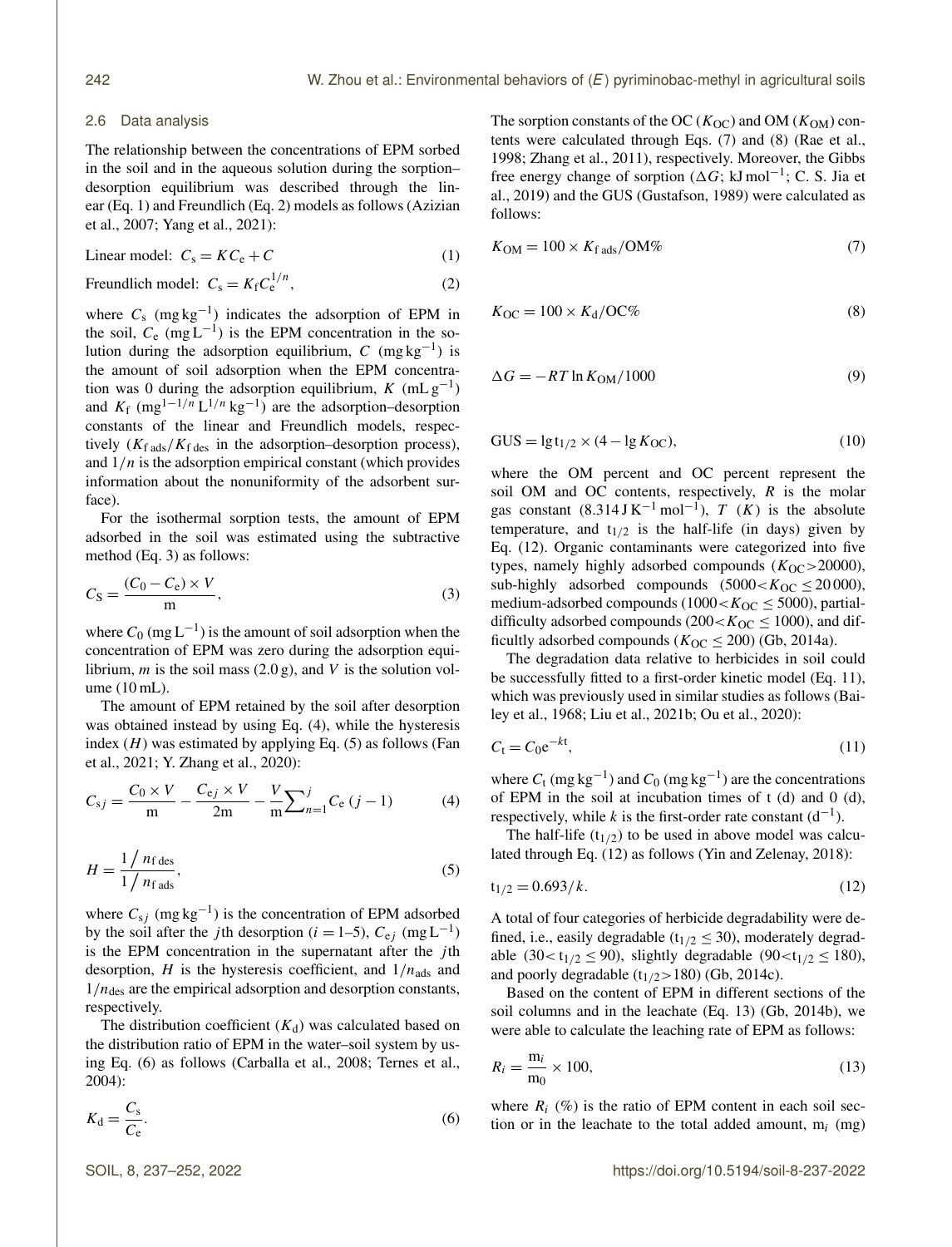is the mass of EPM in each soil section (where  $i = 1, 2,$ 3, and 4, representing the 0–10, 10–20, and 20–30 cm soil sections and in the leachate, respectively), and  $m_0$  (mg) is the total added amount of EPM  $(m_0 = 0.02 \text{ mg})$ . Regarding the mobility scheme, we defined the following  $R_i$ ranges: class 1 (immobile;  $R_1 > 50\%$ ), class 2 (slightly mobile;  $R_2 + R_3 + R_4 > 50\%$ , class 3 (mobile;  $R_3 + R_4 > 50\%$ ), and class 4 (highly mobile;  $R_4 > 50\%$ ; Gb, 2014b).

The data fittings (to the linear and Freundlich models for the adsorption isotherms and to the simple first-order kinetic model for degradation) were conducted with Origin-Pro 8.05 (Originlab Corp., Northampton, USA). All the values reported here were calculated as the means of three replicates; furthermore, the differences between these means were statistically analyzed through Duncan's multiple range test, while their reciprocal relationships were determined though a Spearman's correlation analysis using SPSS Statistics 22.0 software (IBM SPSS, Somers, USA).

## **3 Results and discussion**

## 3.1 Adsorption–desorption kinetics

The adsorption and desorption kinetic curves of EPM in different types of agricultural soils are shown in Fig. 1. After EPM had been in contact with the soil solution for 1 h, the concentration of EPM exhibited a sharp drop (from 0 % to 95.35 %, 75.45 %, 51.57 %, 77.41 %, and, finally, 65.84 % between  $S_1$  and  $S_5$ ). This event corresponded to the fast sorption phase. After 2–8 h, the EPM soil system entered the slow adsorption stage, and there was a gradual increase in the sorption of EPM. This last process reached an equilibrium state of EPM sorption after 8 h, which was reflected by stable concentrations of EPM. The sorption of EPM decreased from the Phaeozems  $(S_1; 97.99\%)$ , the Anthrosol  $(S_2; 79.69\%)$ , Alisol ( $S_4$ ; 77.81 %), and Plinthosol ( $S_5$ ; 72.57 %) to Ferralsol ( $S_3$ ; 52.35%; Fig. 1a). This trend reflected the soils' OM contents. Previous studies have also found that the sorption of organic chemicals in soils is mainly related to their OM contents (Xu et al., 2021; Z. Zhou et al., 2019).

The desorption equilibration of EPM in soil was slightly slower, and a hysteresis effect was observed. The rapid and slow desorption stages occurred between 0–2 and 2–12 h, respectively; afterward, the concentration of EPM remained unchanged until the desorption process reached its equilibrium state (within 24 h). Based on these data, we defined 24 h as the period of EPM adsorption–desorption. The desorption value of EPM observed in our experiments after 24 h increased from the Phaeozems  $(S_1; 8.04\%)$ , the Anthrosol  $(S_2;$ 12.07 %), Alisol ( $S_4$ ; 14.48 %), and Plinthosol ( $S_5$ ; 17.55 %) to Ferralsol  $(S_3; 24.08\%; Fig. 1b)$ .

The sorption of OM in soil typically occurs during the rapid reaction and slow equilibrium phases (Calvet, 1989). The tendency of sorbed hydrophobic organic pollutant to become more strongly bound with increasing organic matter (OM) contents of the soils is well demonstrated for EPM. This is consistent with previously reported observations that for sorbents with an organic carbon content greater than 0.1 %. A highly significant positively correlation was found between the adsorption constants of nonpolar or weakly polar organic compounds and the OM of soils (Schwarzenbach and Westall, 1981; Chefetz et al., 2004). The main reason is that the OM of soils has special binding sites with organic pesticide molecules. With the increase in OM content, the adsorption sites also increased, thus increasing the herbicide adsorption capacity (Stevenson, 1972; Ahmad et al., 2001; Delle Site, 2001; Chianese et al., 2020). The role of different components of the OM in determining herbicide sorption has been clearly observed in previous studies. Major (1962) had speculated that the oily constituent of the OM might be responsible for uptake of nonionic compounds by the soil. The existence of such a lipid phase was supported by Schnitzer and Khan (1972), who reported the presence of fatty acids and alkanes at the surface of the OM resulting from long alkyl chains projecting from the surface. They suggested that interactions such as hydrogen bonding might be important in uptake of nonionic contaminants by this lipid fraction. The hydrophobicity of the OM has generally been reported to originate from aromatic and alkyl domains of the organic matter component (Ahmad et al., 2001). Murphy and Zachara (1995) suggested the presence of heterogeneous sorption sites on the OM and considered the most hydrophobic domains to be the most energetic and strong binding sites. Therefore, the reduction in the EPM content in the solution before and after the experiment was likely due to soil sorption. According to the above results, the soil sorption rate was inversely proportional to the soil desorption rate toward EPM.

#### 3.2 Adsorption–desorption isotherms

Nonlinear adsorption–desorption isotherms of EPM were observed (Fig. 1). When the concentration of EPM was low, this compound was preferentially adsorbed by OM (which has a strong adsorption capacity); meanwhile, soils with higher OM contents (e.g., Phaeozems;  $S_1$ ) desorbed EPM slowly. The positive relationship between sorption and OM has been reported previously (Hochman et al., 2021; Obregón Alvarez et al., 2021; Patel et al., 2021). Moreover, the adsorption ability of EPM has been found to be high, similar to those of other herbicides (e.g., chlorsulfuron, imazamethabenz methyl, flumetsulam, and bispyribac sodium; Kalsi and Kaur, 2019; Medo et al., 2020; Spadotto et al., 2020). Generally, a low mobility of herbicides in soil is related to a high sorption constant. Hence, the EPM contained in the soils tested in this study (excluding the Phaeozems;  $S_1$ ) is likely to have been polluting the groundwater and surface water of the respective areas of origin.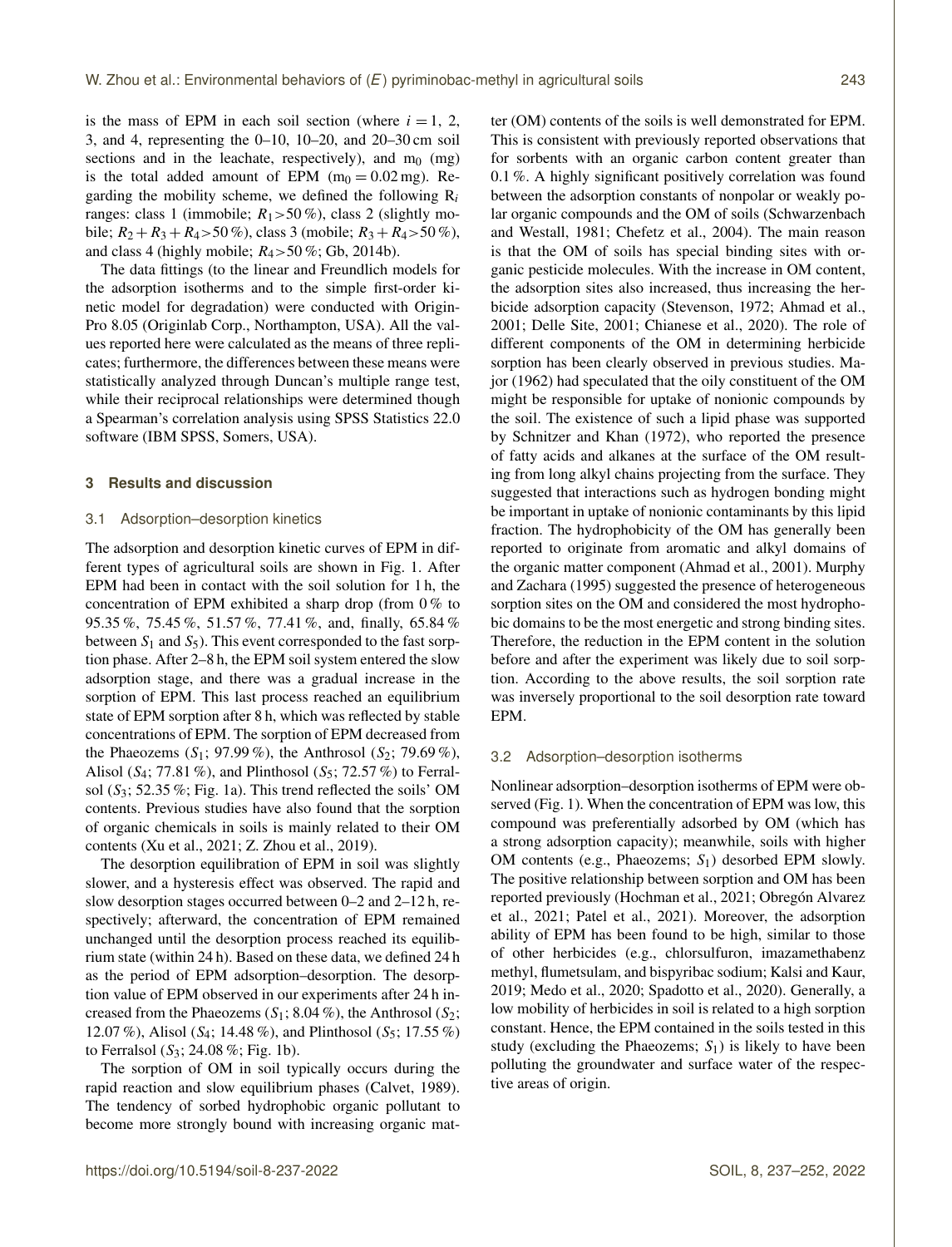OM adsorption in soil is currently explained mainly by partitioning and adsorption site theories (Martins and Mermoud, 1998), which are well described by the linear and Freundlich isotherm models, respectively. Our isothermal sorption and desorption data were thus fitted to these two models, and the obtained fitting parameters are listed in Table 1. The average  $R^2$  value for the linear model (0.9950) was smaller than that for the Freundlich model (0.9999); moreover, the C values obtained for the Plinthosol (S<sub>5</sub>;  $-0.01 \pm 0.06$ ) by fitting the data to the linear model were negative (Table 1) and did not meet the experimental requirements, indicating that this type of model was not suitable for this experiment. Meanwhile, the sorption site theory was found to more accurately describe the sorption–desorption process, and the Freundlich model provided a more accurate description of the EPM sorption–desorption characteristics observed in this study.

Generally, larger  $K<sub>f</sub>$ <sub>ads</sub> values correspond to higher sorption capacities (Carneiro et al., 2020; Khorram et al., 2018; Silva et al., 2019). Here, the  $K_f$ <sub>ads</sub> values of EPM ranged between 0.85 (in S<sub>4</sub>) and 32.22 (in S<sub>1</sub>; mg<sup>1-1/n</sup> L<sup>1/n</sup> kg<sup>-1</sup>), while the  $1/n_{\text{fads}}$  values ranged between 0.80 (S<sub>1</sub>) and 1.06 ( $S_5$ ; Table 1). In brief,  $S_5$  showed an S-type adsorption isotherm (since  $1/n_{\text{fads}} > 1$ ), while  $S_1$ ,  $S_2$ ,  $S_3$ , and  $S_4$ showed an L-type adsorption isotherm (since  $1/n_{\text{fads}} < 1$ ). In this study, the  $H$  values of EPM ranged between 0.013 (Phaeozems;  $S_1$ ) and 0.845 (Ferralsol;  $S_3$ ). Since the H values were  $\langle 0.7 \text{ in } S_1, S_2, S_4, \text{ and } S_5, \text{ these particular}$ soils showed a positive hysteresis in that the desorption rate of EPM was lower than its sorption rate. Meanwhile, since the H values in  $S_3$  were between 0.7 and 1.0, the sorption and desorption rates were in equilibrium.  $S_3$  did not exhibit any obvious hysteresis. Similar results were reported that hysteresis was absent when  $0.7 < H < 1$  (Gao and Jiang, 2010; Yue et al., 2017; Barriuso et al., 1994).

Soil physicochemical properties are important factors influencing herbicide adsorption behaviors (Urach Ferreira et al., 2020; Wei et al., 2020). We determined the relationship between the Freundlich adsorption–desorption constant and the soil physicochemical (soil pH, CEC, soil clay content, OM content, and OC content) properties and carried out a linear correlation analysis based on the experimental data fitting (Table S5 in the Supplement). The results showed that the soil pH, CEC, soil clay content, OM content, and OC content were positively correlated with  $K_f$  des and  $K_f$  ads (slope >0). In soils, some polar contents, ionizable groups, and the CEC tend to increase during OM humification (Calvet, 1989; Meimaroglou and Mouzakis, 2019; Rae et al., 1998). This mechanism possibly explains the adsorption of EPM in soils high in OM and CEC. Our findings agree with those of Acharya et al. (2020) and García-Delgado et al. (2020), who stated that the soil humic acid and clay fractions (high in OM and CEC and possessing a high number of active sites) are capable of intense EPM adsorption; in contrast, the soil coarse sand fraction (low in OM and CEC) is characterized by a weaker EPM adsorption. Notably, the soil with the highest fumigant adsorption capacity was also possibly that with the highest OM abundance and CEC. For example, strong linear and positive correlations have been found between the adsorption–desorption of benzobicyclon hydrolysate and the soil clay content, OC content, OM content, and CEC, while moderate linear and negative correlations were observed between those processes and the soil pH (Rao et al., 2020).

The  $K_{\text{OC}}$  value is typically used to indicate the EPM sorption capacity of a soil (FAO, 2000; Xiang, 2019; see Table 2). EPM was somewhat difficultly adsorbed in  $S_2$ ,  $S_3$ ,  $S_4$ , and  $S_5$ ; this aspect was reflected by the  $K_{\text{OC}}$  values, which ranged between 200 and 1000. However, in  $S_1$  the  $K_{OC}$  values ranged between 1000 and 5000, indicating a medium adsorbance of EPM in this soil. Overall, an increasing trend in the mobility of EPM was observed from the Phaeozems  $(S_1)$  to the Anthrosol  $(S_2)$ , Alisol  $(S_4)$ , Plinthosol  $(S_5)$ , and Ferralsol  $(S_3)$ . We, hence, infer that a relatively low soil adsorption capacity is linked to a relatively high mobility of EPM in that soil.

The degree of spontaneity of the adsorption process can be quantitatively evaluated based on variations in the  $\Delta G$  values, where negative  $\Delta G$  values generally indicate that an adsorption process is spontaneous and exothermic (Nandi et al., 2009). Notably, the change of free energy linked to physical adsorption is smaller than that linked to chemisorption. The former is in the range of  $-20$  to  $0 \text{ kJ}$  mol<sup>-1</sup>, while the latter is in the range of  $-80$  to  $-400 \text{ kJ}$  mol<sup>-1</sup> (Bulut and Aydın, 2006; Yu et al., 2004). We found that the  $\Delta G$  values relative to EPM adsorption in all soils were comprised between −16.2242 and −12.5753 kJ mol−<sup>1</sup> . Therefore, the adsorption we observed in our experiments can be regarded as typically spontaneous and exothermic physical adsorption (Table 2).

## 3.3 Degradation of EPM in soil

To investigate the effects of aerobic and anaerobic microorganisms on EPM degradation, we sterilized the soil samples or removed all aerobic microorganisms. The soil samples were kept in the dark at  $25^{\circ}$ C, maintaining a soil moisture of 60 %. The degradation kinetics of EPM under aerobic, anaerobic, and sterilized conditions are depicted in Fig. 2, while the fitted parameters are summarized in Table 3. The  $R^2$  values for EPM in the five soils ranged between 0.9313 and 0.9924, suggesting that the first-order kinetic model agreed with the correspondent degradation data. The half-life of EPM ranged between 37.46 and 58.25 d in the aerobic soils, between 41.75 and 59.74 d in the anaerobic soils, and between 60.87 and 66.00 d in the sterilized soils. A moderate degradation  $(30 d < t_{1/2} \le 90 d)$  of EPM was observed under aerobic, anaerobic, and sterilized conditions. These results can be partly explained by aerobic and anaerobic transformations occurring in the soils, which have been described by the GB 31270.1-2014 guidelines for the testing of chemicals (Gb, 2014c). Overall, the half-life of EPM decreased from the aerobic to the anaerobic and ster-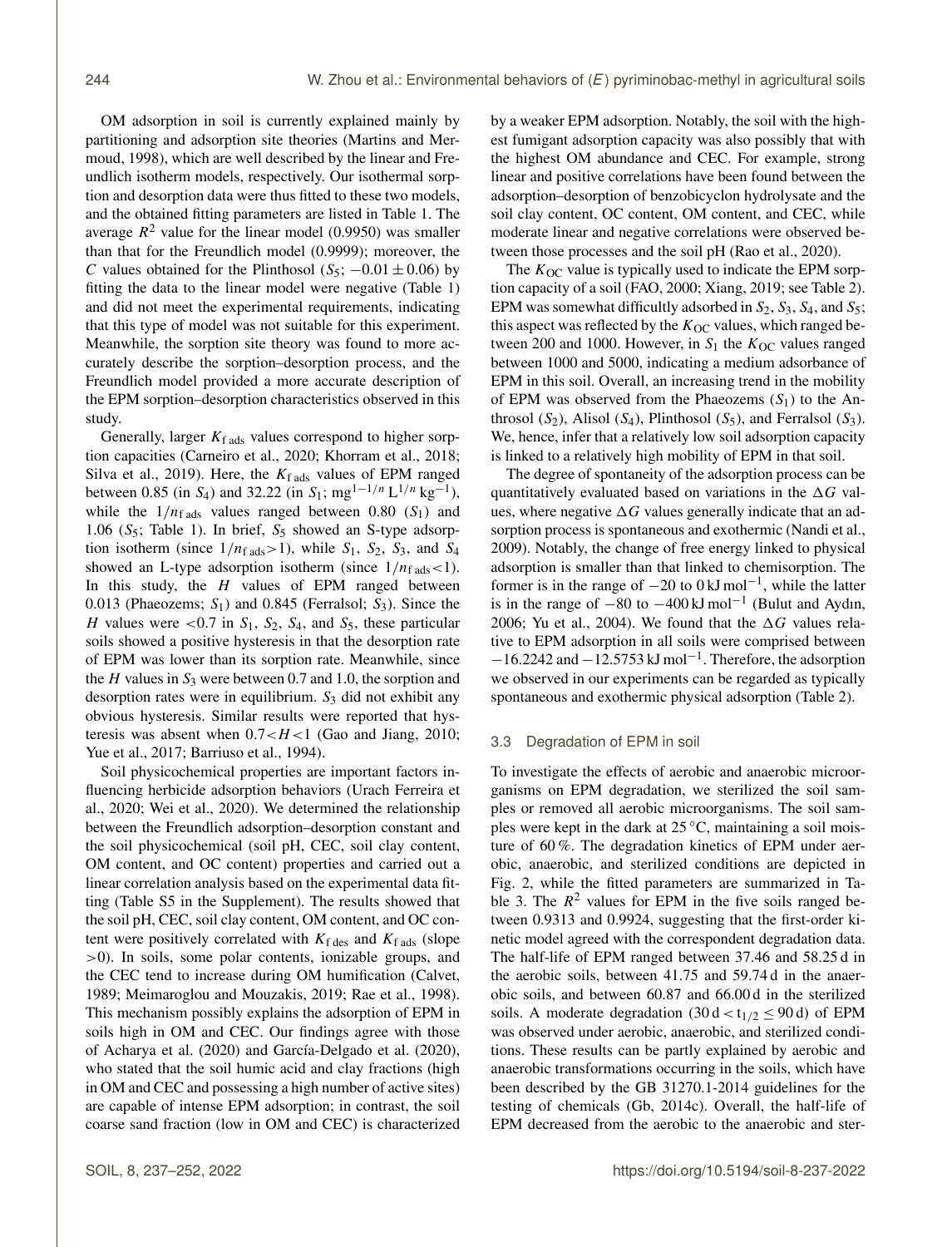| Soil sample | Soil type  | K       | $C_e/C_0$ | $K_{\text{fads}}$            | $K_{\rm OC}$ | $K_{OM}$ | $\Delta G$ (kJ mol <sup>-1</sup> ) | <b>GUS</b> |
|-------------|------------|---------|-----------|------------------------------|--------------|----------|------------------------------------|------------|
|             |            |         |           | $(mg^{1-1/n}L^{1/n}kg^{-1})$ |              |          |                                    |            |
| $S_1$       | Phaeozems  | 64.4821 | 0.0117    | 32.2230                      | 2395.8435    | 695.6897 | $-16.2242$                         | 0.9765     |
| $S_2$       | Anthrosol  | 3.0971  | 0.2441    | 2.9540                       | 606.7513     | 335.2273 | $-14.4143$                         | 2.0402     |
| $S_3$       | Ferralsol  | 2.7861  | 0.2641    | 2.6530                       | 289.3500     | 159.6386 | $-12.5753$                         | 2.7160     |
| $S_4$       | Alisol     | 0.8393  | 0.5437    | 0.8520                       | 413.3906     | 242.8571 | $-13.6153$                         | 2.3755     |
| $S_5$       | Plinthosol | 2.0172  | 0.3314    | 1.9950                       | 289.8034     | 165.8333 | $-12.6696$                         | 2.6765     |

**Table 2.** Empirical constants, Gibbs free energy, and groundwater ubiquity score (GUS) for the adsorption of EPM in five agricultural soils.

ilized soils. Understanding the degradation kinetics of herbicides is critical for predicting their persistence in soil and the soil parameters, which affect regional agronomic and environmental practices (Buerge et al., 2019; Buttiglieri et al., 2009). Under dark conditions, the degradation of herbicides in soil mainly results from microbial and abiotic degradation (Marín-Benito et al., 2019). In this study, when EPM was retained under dark conditions for 30 d; its degradation rates in all soils under sterilized conditions (35.44 %, 36.27 %, 33.27 %, 32.80 %, and 34.78 %) were a little slower than under anaerobic (48.60 %, 41.51 %, 35.92 %, 35.61 %, and 38.07 %) and aerobic conditions (53.32 %, 43.20 %, 36.73 %, 35.61 %, and 39.31%; Fig. 2). As the degradation rate increased only by 10 % compared to that observed under sterilized conditions, degradation under aerobic/anaerobic conditions appeared to be mainly abiotic degradation. In contrast, other studies have found that anaerobic microorganisms are predominant contributors in the degradation process and capable of accelerating it. For example, the degradation rates of phenazine-1-carboxamide (PCN) were much higher under anaerobic than aerobic conditions, due to its own structural characteristics (Ou et al., 2020). Between 30 and 120 d, there were no significant differences in the degradation rates of EPM between sterilized and unsterilized soils, suggesting that EPM degradation was largely abiotic in this time interval. This might be attributed to a low bioavailability of EPM for microbial degradation, which is derived from a high adsorption affinity of this compound under the right OM content and pH conditions (Liu et al., 2021b; Q. Wang et al., 2020). Overall, it appears that EPM decomposition in the tested soils was mainly driven by abiotic degradation.

The degradation rate of EPM decreased from  $S_1$ ,  $S_2$ ,  $S_4$  to  $S_5$  and  $S_3$  under both aerobic and anaerobic conditions (Table 3). A negative correlation was noted between the halflife of EPM and the soil OM content and CEC under aerobic conditions (slope <0;  $P$  <0.05;  $R^2 = 0.9478$  and 0.8022, respectively); besides, a negative correlation was observed between the half-life of EPM and the soil OM content under aerobic conditions (slope <0, *P* <0.05;  $R^2 = 0.8983$ ). Notably, an abundance of OM and high CEC result in an increase in the carbon sources accessible to microorganisms, effectively stimulating their activity (Xu et al., 2020). In the presence of microorganisms, the particularly high OM and CEC, characterizing  $S_1$ , resulted in the fastest EPM degradation among those observed in all soils under aerobic and anaerobic conditions. However, under sterilized conditions, the degradation rate of EPM decreased from  $S_2$ ,  $S_4$ ,  $S_1$ , to  $S_5$ , and  $S_3$  (Table 3); moreover, the half-life of EPM and the soil pH exhibited a negative correlation under these same conditions (slope <0;  $P$  <0.05;  $R^2 = 0.8850$ ; Table S6 in the Supplement). The rate of EPM hydrolysis is known to be positively affected by alkaline soil pH. This relationship explains why, in the presence of elevated hydrolysis and under sterilized conditions, the fastest degradation behavior among all the tested soils was observed in  $S_2$  (which was characterized by the highest pH). Notably, the highest differences in the degradation rate of EPM were observed under aerobic conditions. In order to comprehensively evaluate the influence of various factors on this degradation rate, we hence focused on the analysis of data collected under aerobic conditions.

The data regarding the degradation behavior of EPM in the tested soils (Table 4 and Fig. 2) conform to first-order kinetics ( $R^2$  > 0.8769). The half-life of EPM varied depending on the moisture conditions. It diminished from soils with a 60 % moisture to those with a moisture level of 80 % and 40 %. Additionally, after 120 d, the degradation rates of EPM in soils with a 40 % moisture level (74.59 %, 73.93 %, 69.98 %, 73.21 %, and 71.25 % for  $S_1-S_5$ , respectively) were obviously lower than those in soils with  $80\%$  (77.55 %, 75.38 %, 72.79 %, 75.44 %, and 73.62 % for  $S_1-S_5$ , respectively) and 60% (80.04 %, 77.31 %, 75.43 %, 77.78 %, and 75.77 % for  $S_1-S_5$ , respectively) moisture levels (Table 4 and Fig. 2d, e). These results show that, when the soil moisture increased from 40 % to 60 %, the decay rate of EPM accelerated, possibly due to the stimulation of a degradation pathway (e.g., through aerobic microorganisms and chemical hydrolysis) linked to the increase in soil moisture (Wang et al., 2014; Liu et al., 2021b). Conversely, EPM showed a slower decay when the soil moisture increased from  $60\%$  to  $80\%$ . This phenomenon might have been caused by an increase in sorption, which would have made EPM less bioavailable. This effect was more or less important according to the predominance of different biotic pathways of degradation (Bento et al., 2016; García-Valcárcel and Tadeo, 1999).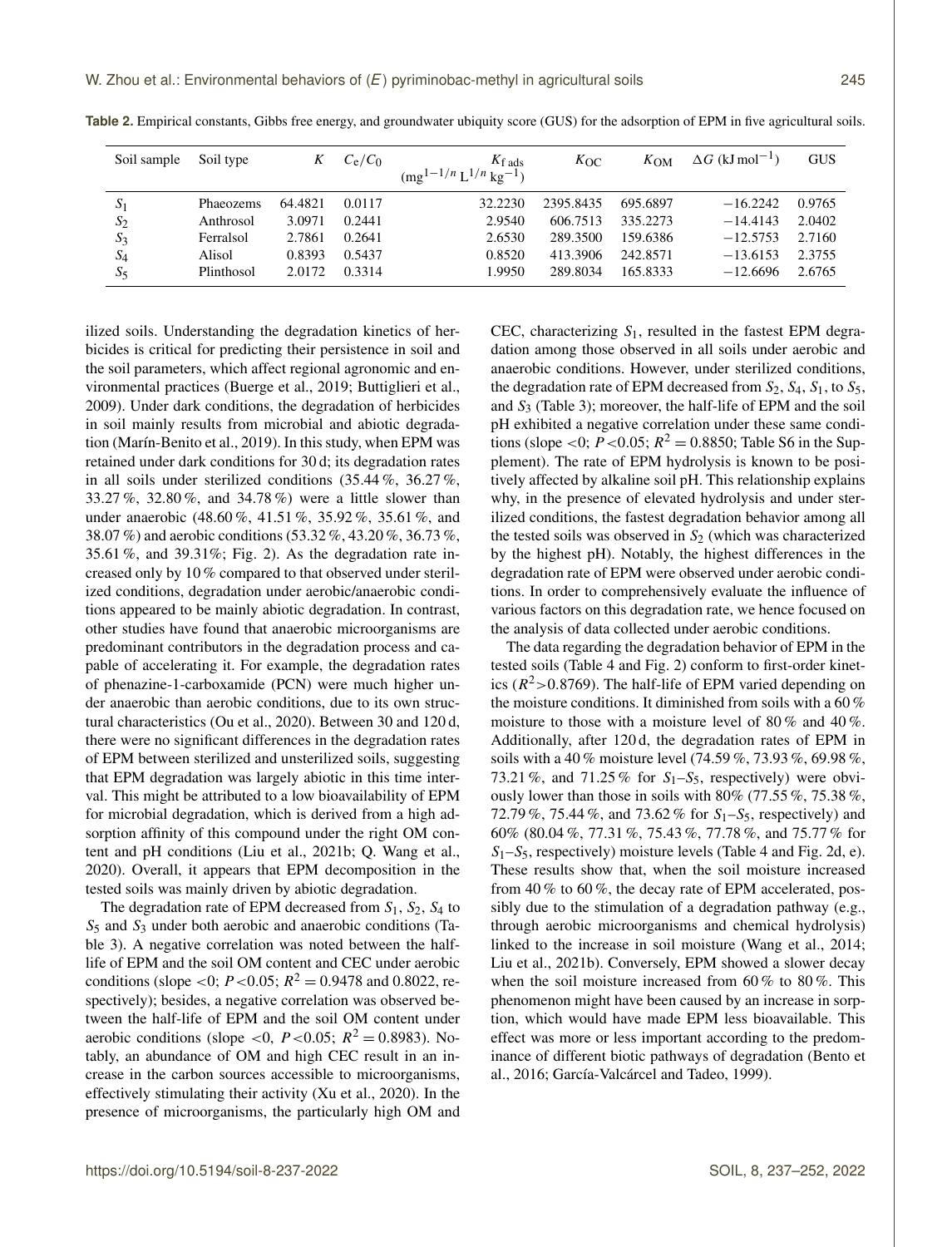

**Figure 2.** Degradation kinetics of EPM under aerobic (a), anaerobic (b), and sterilization (c) conditions with 60 % moisture, under aerobic conditions with 40 % moisture (d), and with 80 % moisture (e) in five different agricultural soils (S<sub>1</sub> to S<sub>5</sub> are defined in Table 1). Values are the means  $\pm$  standard error ( $n = 3$ ).

**Table 3.** Degradation kinetic models and parameters of EPM under different conditions.

| Soil sample | Soil type | Aerobic                               |                            |       | Anaerobic                               |                            | Sterilized |                                         |                            |        |
|-------------|-----------|---------------------------------------|----------------------------|-------|-----------------------------------------|----------------------------|------------|-----------------------------------------|----------------------------|--------|
|             |           | First-order<br>kinetic model          | Half-life<br>$t_{1/2}$ (d) | $R^2$ | First-order<br>kinetic model            | Half-life<br>$t_{1/2}$ (d) | $R^2$      | First-order<br>kinetic model            | Half-life<br>$t_{1/2}$ (d) | $R^2$  |
| $S_1$       |           | Phaeozems $C_t = 1.5338e^{-0.0185t}$  |                            |       | 37.46 0.9473 $C_t = 1.7792e^{-0.0166t}$ | 41.75                      |            | 0.9579 $C_t = 1.8467e^{-0.0111t}$       | 62.43                      | 0.9800 |
| $S_2$       |           | Anthrosol $C_t = 1.6419e^{-0.0146t}$  |                            |       | 47.47 0.9707 $C_t = 1.8599e^{-0.0139t}$ |                            |            | 49.85 0.9696 $C_1 = 1.7543e^{-0.0113t}$ | 60.87                      | 0.9551 |
| $S_3$       |           | Ferralsol $C_t = 1.9363e^{-0.0119t}$  |                            |       | 58.25 0.9843 $C_t = 1.9968e^{-0.0116t}$ | 59.74                      | 0.9878     | $C_t = 1.9349e^{-0.0105t}$              | 66.00                      | 0.9775 |
| $S_4$       |           | Alisol $C_t = 1.9476e^{-0.0133t}$     | 52.10                      |       | 0.9924 $C_t = 1.9477e^{-0.0133t}$       | 52.11                      |            | 0.9924 $C_t = 1.7086e^{-0.0112t}$       | 61.88                      | 0.9313 |
| $S_5$       |           | Plinthosol $C_t = 1.7864e^{-0.0126t}$ | 55.00                      |       | 0.9655 $C_t = 1.9725e^{-0.0121t}$       | 57.27                      |            | 0.9923 $C_t = 1.8638e^{-0.0109t}$       | 63.58                      | 0.9761 |

## 3.4 Leaching potential

The corresponding results are shown in Fig. 3. It was found that the fluidity of EPM was lower in  $S_1$  than in  $S_2$ ,  $S_3$ ,  $S_4$ , or  $S_5$ . Furthermore, the  $R_i$  values of this compound in  $S_1$ ,  $S_2$ ,  $S_3$ ,  $S_4$ , and  $S_5$  were  $R_1 = 99\%$ ,  $R_2 + R_3 + R_4 = 55.5\%$ ,  $R_4 = 71.95\%$ ,  $R_2 + R_3 + R_4 = 76\%$ , and  $R_2 + R_3 + R_4 =$ 74 %, respectively. Based on the Test Guidelines on Environmental Safety Assessment for Chemical Pesticide – Part 5: Leaching in soil (Gb, 2014b), the mobility of EPM in the soils  $S_1-S_5$  was categorized as immobile, slightly mobile, highly mobile, slightly mobile, and slightly mobile, respectively. The soil OM content was found to be the most important soil property influencing the mobility of molecular herbicides, followed by the clay content and the CEC. A lower clay content is usually associated with a higher sand content, a higher proportion of large pores, a smaller specific surface area per soil unit volume, and a lower adsorption affinity for herbicides, which, overall, result in a greater herbicide mobility (Boyd et al., 1988; De Matos et al., 2001; Kulshrestha et al., 2004; Temminghoff et al., 1997). We found that a lower soil OM content corresponded to a weaker adsorption affinity, a weaker tendency of EPM to pass from the soil solution to the solid phase, a higher availability of EPM for leaching, and a stronger mobility of this same compound. Notably, the OM content increased from the Ferralsol  $(S_3)$  to the Plinthosol  $(S_5)$ , Alisol  $(S_4)$ , Anthrosol  $(S_2)$ , and Phaeozems  $(S_1)$ , while the mobility of EPM increased from the Phaeozems  $(S_1)$  to the Anthrosol  $(S_2)$ , Alisol  $(S_4)$ , Plinthosol  $(S_5)$ , and Ferralsol  $(S_3)$ . This mobility tendency is the opposite compared to the adsorption affinity tendency of EPM in the five soils. As a matter of fact, it is generally known that the mobility of EPM in soil increases as its adsorption affinity decreases. Similar conclusions were reached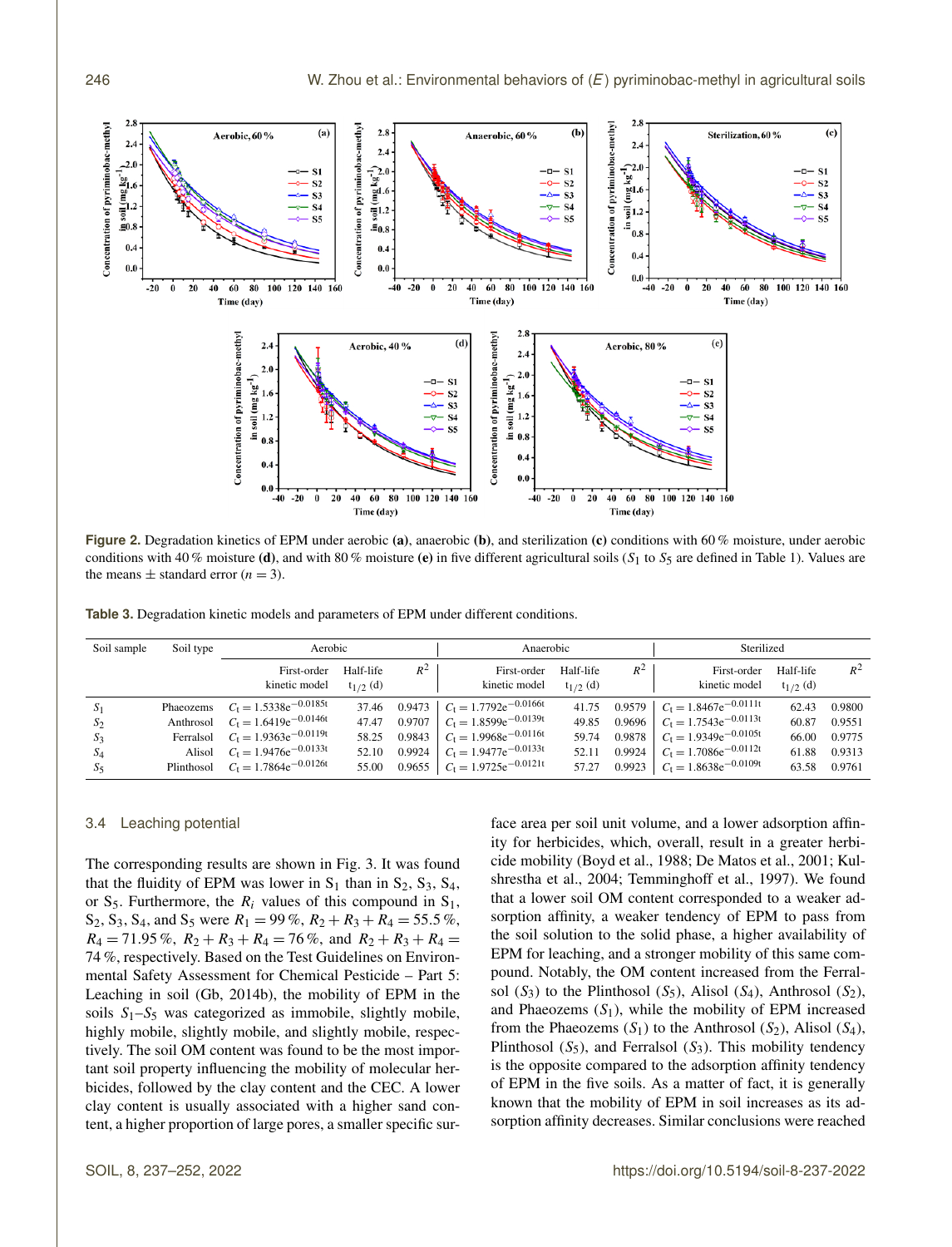| Soil sample | Soil type <sup>a</sup> | Saturation moisture capacity $(40\%)$ |                            |        | Saturation moisture capacity $(60\%)$ |                            |        | Saturation moisture capacity $(80\%)$ |                            |        |
|-------------|------------------------|---------------------------------------|----------------------------|--------|---------------------------------------|----------------------------|--------|---------------------------------------|----------------------------|--------|
|             |                        | First-order<br>kinetic model          | Half-life<br>$t_{1/2}$ (d) | $R^2$  | First-order<br>kinetic model          | Half-life<br>$t_{1/2}$ (d) | $R^2$  | First-order<br>kinetic model          | Half-life<br>$t_{1/2}$ (d) | $R^2$  |
| $S_1$       |                        | Phaeozems $C_t = 1.7324e^{-0.0141t}$  | 49.15                      | 0.9582 | $C_t = 1.5338e^{-0.0185t}$            | 37.46                      | 0.9473 | $C_t = 1.7792e^{-0.0166t}$            | 41.75                      | 0.9579 |
| $S_2$       |                        | Anthrosol $C_t = 1.6551e^{-0.0133t}$  | 52.11                      |        | 0.8769 $C_t = 1.6419e^{-0.0146t}$     | 47.47                      | 0.9707 | $C_1 = 1.8599e^{-0.0139t}$            | 49.87                      | 0.9696 |
| $S_3$       |                        | Ferralsol $C_t = 1.8659e^{-0.0110t}$  | 62.77                      | 0.9884 | $C_t = 1.9363e^{-0.0119t}$            | 58.25                      | 0.9843 | $C_1 = 1.9968e^{-0.0116t}$            | 59.74                      | 0.9878 |
| $S_4$       |                        | Alisol $C_t = 1.8428e^{-0.0116t}$     | 59.74                      |        | 0.9742 $C_t = 1.9476e^{-0.0133t}$     | 52.10                      | 0.9924 | $C_t = 1.7076e^{-0.0121t}$            | 57.27                      | 0.9849 |
| $S_5$       |                        | Plinthosol $C_t = 1.7637e^{-0.0104t}$ | 66.63                      |        | 0.9650 $C_t = 1.7864e^{-0.0126t}$     | 55.00                      |        | 0.9655 $C_t = 1.9725e^{-0.0121t}$     | 57.27                      | 0.9923 |

**Table 4.** Degradation kinetic models and parameters of EPM in soil under different moisture conditions.



**Figure 3.** Distribution of EPM in soil column and leachate of five different agricultural soils  $(S_1$  to  $S_5$  are defined in Table 1).

through the study of other herbicides (Acharya et al., 2020; S. Zhang et al., 2020).

Here, the GUS was also used to estimate both the leaching potential of chemicals and the risk of contaminants into groundwater. The GUS values of EPM in  $S_1$ ,  $S_2$ ,  $S_3$ ,  $S_4$ , and S<sup>5</sup> were 0.9765, 2.0402, 2.7160, 2.3755, and 2.6765, respectively (Table 2). The GUS value in  $S_1$  was considerably lower than 1.8, so EPM should have little leaching potential in this soil (Gustafson, 1989; Z. Wang et al., 2020); meanwhile, since the GUS values in the  $S_2$ ,  $S_3$ ,  $S_4$ , and  $S_5$  soils were between 1.8 and 2.8, EPM has a considerable leaching potential there, and, possibly, the ability to pollute groundwater (Huang, 2019; Martins et al., 2018). Overall, we can infer that the risk of groundwater contamination by EPM is low in Phaeozems  $(S_1)$ , due to the low mobility of this compound; however, the risk is much higher when the same compound is contained in Anthrosol  $(S_2)$ , Ferralsol  $(S_3)$ , Alisol  $(S_4)$ , and Plinthosol  $(S_5)$ .

## **4 Conclusions**

In this study, we found that EPM degrades easily, has a high adsorption affinity and a low mobility in Phaeozems  $(S_1)$ , which results in a low contamination risk for groundwater systems. On the contrary, this compound degrades slowly in Anthrosol  $(S_2)$ , Ferralsol  $(S_3)$ , Alisol  $(S_4)$ , and Plinthosol  $(S_5)$ , due to a low adsorption affinity and moderate mobility, which results in a high contamination risk for groundwater systems. The adsorption–desorption, degradation, and leaching of EPM were systematically explored in five agricultural soils. We noticed that physical adsorption was the main mode of EPM adsorption. The effects of soil physicochemical properties on the adsorption and desorption of this compound were quantified by linear regression analysis. In this regard, the Freundlich adsorption  $(K<sub>f</sub>_{ads})$  and desorption  $(K<sub>f</sub><sub>des</sub>)$  constants were linearly and positively correlated with the soil OC content, OM content, and CEC, while nonsignificant correlations were observed among the above constants and the soil pH and clay content.

The dissipation of EPM depended mainly on soil conditions (i.e., moisture, pH, and soil type). EPM degradation was most likely derived from abiotic degradation mechanisms; furthermore, the leaching ability of EPM increased from the Phaeozems  $(S_1)$  to the Anthrosol  $(S_2)$ , Alisol  $(S_4)$ , Plinthosol  $(S_5)$ , and Ferralsol  $(S_3)$ . Overall, the high leaching ability and desorption capacity of EPM were accompanied by a low adsorption capacity, and there were no significant relationships between pH and the leaching rate of EPM in the five types of soils. In contrast, the OM content, CEC, and soil clay content were mainly responsible for the observed leaching rates.

To completely understand the fate of EPM in the environment, it is necessary to perform additional studies on the microbial community structures and functional diversities of other types of soil besides those analyzed here. As a matter of fact, there are still only a few studies on the environmental fate of EPM; therefore, our results may serve as a reference for evaluating the risks involved in the increasingly wide application of this compound.

**Code and data availability.** The code and data generated in this study are available from the corresponding authors upon reasonable request.

**Supplement.** The supplement related to this article is available online at: [https://doi.org/10.5194/soil-8-237-2022-supplement.](https://doi.org/10.5194/soil-8-237-2022-supplement)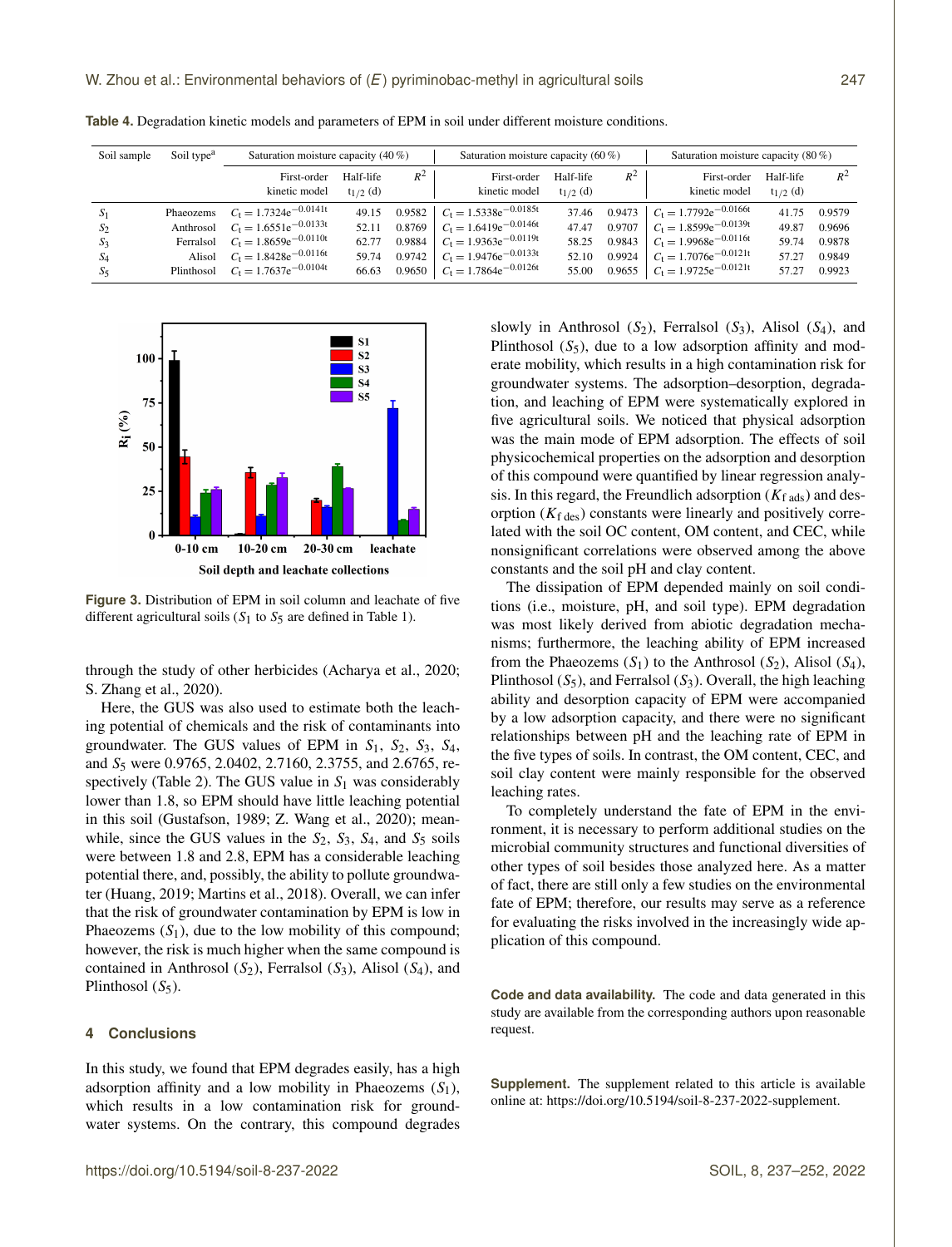**Author contributions.** WZ conceived the idea, designed the study, performed the analyses, and took the lead in writing the paper. HJ and LL assisted with sample extractions and HPLC-MS/MS measurements. MG conducted adsorption and leaching analyses. BL and YL supervised the project. The paper was finalized through contributions of all authors.

**Competing interests.** The contact author has declared that neither they nor their co-authors have any competing interests.

**Disclaimer.** Publisher's note: Copernicus Publications remains neutral with regard to jurisdictional claims in published maps and institutional affiliations.

**Acknowledgements.** We are grateful to the students Chuanfei Bian, Yue Zhang, Wei Li, and Tianqi Wu, for their assistance during the laboratory work. Last, but not least, we thank the two anonymous reviewers and Canping Pan, for their valuable comments.

**Financial support.** This research has been supported by the National Key Research and Development Program of China (grant no. 2017YFD0301604).

**Review statement.** This paper was edited by Jerzy Weber and reviewed by two anonymous referees.

# **References**

- Acharya, S. P., Johnson, J., and Weidhaas, J.: Adsorption kinetics of the herbicide safeners, benoxacor and furilazole, to activated carbon and agricultural soils, J. Environ. Sci., 89, 23–34, https://doi.org[/10.1016/j.jes.2019.09.022,](https://doi.org/10.1016/j.jes.2019.09.022) 2020.
- Ahmad, R., Kookana, R. S., Alston, A. M., and Skjemstad, J. O.: The Nature of Soil Organic Matter Affects Sorption of Pesticides. 1. Relationships with Carbon Chemistry as Determined by 13C CPMAS NMR Spectroscopy, Environ. Sci. Technol., 35, 878– 884, https://doi.org[/10.1021/es001446i,](https://doi.org/10.1021/es001446i) 2001.
- Alonso, D. G., Koskinen, W. C., Oliveira, R. S., Constantin, J., and Mislankar, S.: Sorption–Desorption of Indaziflam in Selected Agricultural Soils, J. Agr. Food Chem., 59, 13096–13101, https://doi.org[/10.1021/jf203014g,](https://doi.org/10.1021/jf203014g) 2011.
- Azizian, S., Haerifar, M., and Basiri-Parsa, J.: Extended geometric method: A simple approach to derive adsorption rate constants of Langmuir–Freundlich kinetics, Chemosphere, 68, 2040–2046, https://doi.org[/10.1016/j.chemosphere.2007.02.042,](https://doi.org/10.1016/j.chemosphere.2007.02.042) 2007.
- Bailey, G. W., White, J. L., and Rothberg, T.: Adsorption of Organic Herbicides by Montmorillonite: Role of pH and Chemical Character of Adsorbate, 32, 222–234, Soil Sci. Soc. Am. J., https://doi.org[/10.2136/sssaj1968.03615995003200020021x,](https://doi.org/10.2136/sssaj1968.03615995003200020021x) 1968.
- Barchanska, H., Tang, J., Fang, X., Danek, M., Płonka, J., and Sajdak, M.: Profiling and fingerprinting strategies to assess expo-

sure of edible plants to herbicides, Food Chem., 335, 127658, https://doi.org[/10.1016/j.foodchem.2020.127658,](https://doi.org/10.1016/j.foodchem.2020.127658) 2021.

- Barriuso, E., Laird, D., Koskinen, W., and Dowdy, R.: Atrazine Desorption From Smectites, Soil Sci. Soc. Am. J., 58, 1632–1638, https://doi.org[/10.2136/sssaj1994.03615995005800060008x,](https://doi.org/10.2136/sssaj1994.03615995005800060008x) 1994.
- Bento, C. P. M., Yang, X., Gort, G., Xue, S., van Dam, R., Zomer, P., Mol, H. G. J., Ritsema, C. J., and Geissen, V.: Persistence of glyphosate and aminomethylphosphonic acid in loess soil under different combinations of temperature, soil moisture and light/darkness, Sci. Total Environ., 572, 301–311, https://doi.org[/10.1016/j.scitotenv.2016.07.215,](https://doi.org/10.1016/j.scitotenv.2016.07.215) 2016.
- Boyd, S. A., Lee, J.-F., and Mortland, M. M.: Attenuating organic contaminant mobility by soil modification, Nature, 333, 345– 347, https://doi.org[/10.1038/333345a0,](https://doi.org/10.1038/333345a0) 1988.
- Brillas, E.: Recent development of electrochemical advanced oxidation of herbicides. A review on its application to wastewater treatment and soil remediation, J. Clean. Prod., 290, 125841, https://doi.org[/10.1016/j.jclepro.2021.125841,](https://doi.org/10.1016/j.jclepro.2021.125841) 2021.
- Buerge, I. J., Bächli, A., Kasteel, R., Portmann, R., López-Cabeza, R., Schwab, L. F., and Poiger, T.: Behavior of the Chiral Herbicide Imazamox in Soils: pH-Dependent, Enantioselective Degradation, Formation and Degradation of Several Chiral Metabolites, Environ. Sci. Technol., 53, 5725–5732, https://doi.org[/10.1021/acs.est.8b07209,](https://doi.org/10.1021/acs.est.8b07209) 2019.
- Bulut, Y. and Aydın, H.: A kinetics and thermodynamics study of methylene blue adsorption on wheat shells, Desalination, 194, 259–267, https://doi.org[/10.1016/j.desal.2005.10.032,](https://doi.org/10.1016/j.desal.2005.10.032) 2006.
- Buttiglieri, G., Peschka, M., Frömel, T., Müller, J., Malpei, F., Seel, P., and Knepper, T. P.: Environmental occurrence and degradation of the herbicide n-chloridazon, Water Res., 43, 2865–2873, https://doi.org[/10.1016/j.watres.2009.03.035,](https://doi.org/10.1016/j.watres.2009.03.035) 2009.
- Calvet, R.: Adsorption of Organic Chemicals in Soils, Environ. Health Persp., 83, 145–177, https://doi.org[/10.2307/3430653,](https://doi.org/10.2307/3430653) 1989.
- Carballa, M., Fink, G., Omil, F., Lema, J. M., and Ternes, T.: Determination of the solid–water distribution coefficient (Kd) for pharmaceuticals, estrogens and musk fragrances in digested sludge, Water Res., 42, 287–295, https://doi.org[/10.1016/j.watres.2007.07.012,](https://doi.org/10.1016/j.watres.2007.07.012) 2008.
- Carneiro, G. D. O. P., Souza, M. d. F., Lins, H. A., Chagas, P. S. F. d., Silva, T. S., Teófilo, T. M. d. S., Pavão, Q. S., Grangeiro, L. C., and Silva, D. V.: Herbicide mixtures affect adsorption processes in soils under sugarcane cultivation, Geoderma, 379, 114626, https://doi.org[/10.1016/j.geoderma.2020.114626,](https://doi.org/10.1016/j.geoderma.2020.114626) 2020.
- Chefetz, B., Bilkis, Y. I., and Polubesova, T.: Sorption– desorption behavior of triazine and phenylurea herbicides in Kishon river sediments, Water Res., 38, 4383–4394, https://doi.org[/10.1016/j.watres.2004.08.023,](https://doi.org/10.1016/j.watres.2004.08.023) 2004.
- Chen, Y., Han, J., Chen, D., Liu, Z., Zhang, K., and Hu, D.: Persistence, mobility, and leaching risk of flumioxazin in four Chinese soils, J. Soil. Sediment., 21, 1743–1754, https://doi.org[/10.1007/s11368-021-02904-3,](https://doi.org/10.1007/s11368-021-02904-3) 2021.
- Chianese, S., Fenti, A., Iovino, P., Musmarra, D., and Salvestrini, S.: Sorption of Organic Pollutants by Humic Acids: A Review, Molecules, 25, 918, 2020.
- Cueff, S., Alletto, L., Dumény, V., Benoit, P., and Pot, V.: Adsorption and degradation of the herbicide nicosulfuron in a stagnic Luvisol and Vermic Umbrisol cultivated under conventional or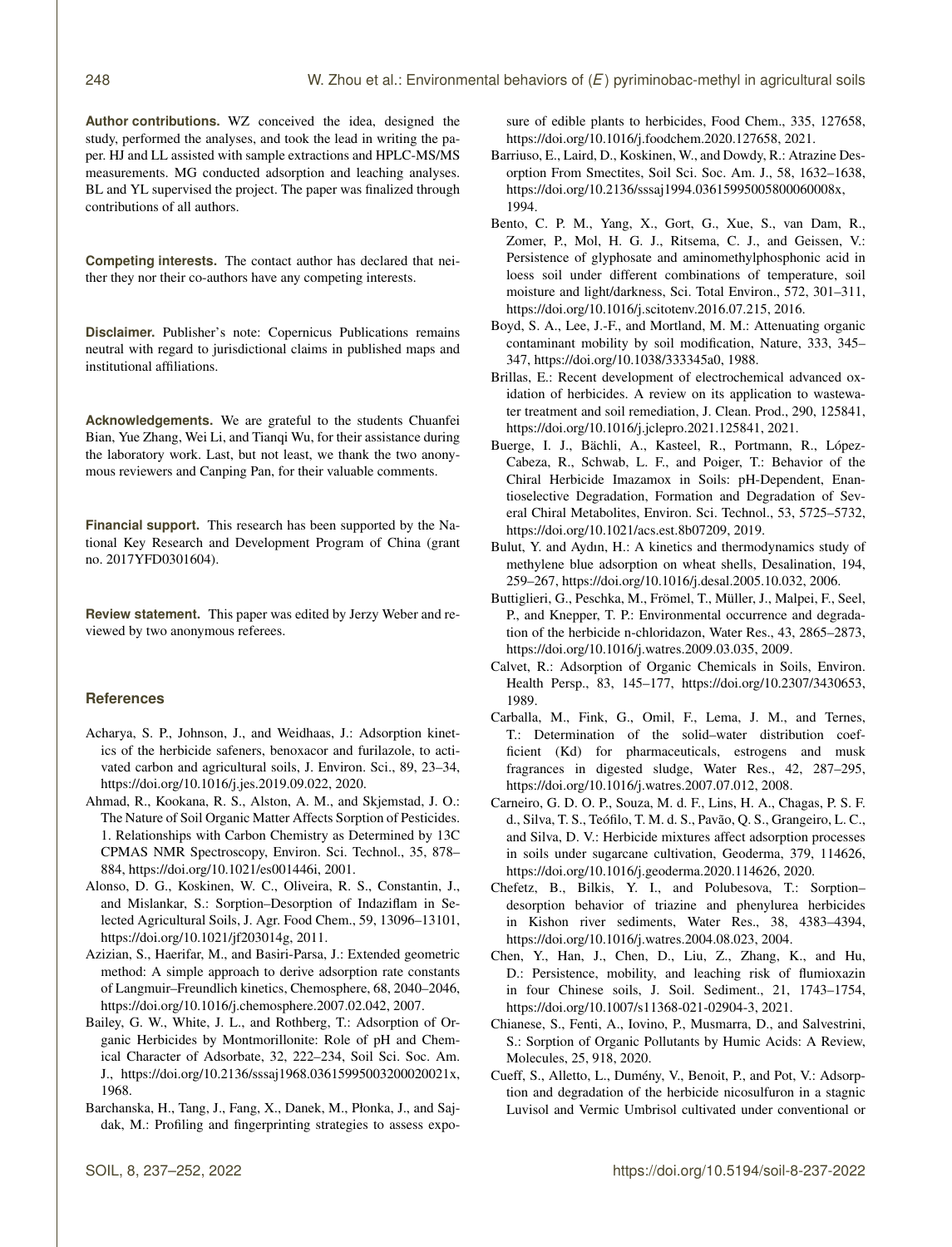conservation agriculture, Environ. Sci. Pollut. R., 28, 15934– 15946, https://doi.org[/10.1007/s11356-020-11772-2,](https://doi.org/10.1007/s11356-020-11772-2) 2020.

- Delle Site, A.: Factors Affecting Sorption of Organic Compounds in Natural Sorbent/Water Systems and Sorption Coefficients for Selected Pollutants. A Review, J. Phys. Chem. Ref. Data, 30, 187– 439, https://doi.org[/10.1063/1.1347984,](https://doi.org/10.1063/1.1347984) 2001.
- de Matos, A. T., Fontes, M. P. F., da Costa, L. M., and Martinez, M. A.: Mobility of heavy metals as related to soil chemical and mineralogical characteristics of Brazilian soils, Environ. Pollut., 111, 429–435, https://doi.org[/10.1016/S0269-7491\(00\)00088-9,](https://doi.org/10.1016/S0269-7491(00)00088-9) 2001.
- Fan, X., Zou, Y., Geng, N., Liu, J., Hou, J., Li, D., Yang, C., and Li, Y.: Investigation on the adsorption and desorption behaviors of antibiotics by degradable MPs with or without UV ageing process, J. Hazard. Mater., 401, 123363, https://doi.org[/10.1016/j.jhazmat.2020.123363,](https://doi.org/10.1016/j.jhazmat.2020.123363) 2021.
- FAO: Assessing soil contamination A reference manual, Parameters of pesticides that influence processes in the soil, FOOD AND AGRICULTURE ORGANIZATION OF THE UNITED NATIONS Rome, 75–79, ISBN: 9788170355038, 2000.
- Gao, H.-J. and Jiang, X.: Effect of Initial Concentration on Adsorption-Desorption Characteristics and Desorption Hysteresis of Hexachlorobenzene in Soils, Pedosphere, 20, 104–110, https://doi.org[/10.1016/S\\_1002-0160\(09\)60289-7,](https://doi.org/10.1016/S_1002-0160(09)60289-7) 2010.
- García-Delgado, C., Marín-Benito, J. M., Sánchez-Martín, M. J., and Rodríguez-Cruz, M. S.: Organic carbon nature determines the capacity of organic amendments to adsorb pesticides in soil, J. Hazard. Mater., 390, 122162, https://doi.org[/10.1016/j.jhazmat.2020.122162,](https://doi.org/10.1016/j.jhazmat.2020.122162) 2020.
- García-Valcárcel, A. I. and Tadeo, J. L.: Influence of Soil Moisture on Sorption and Degradation of Hexazinone and Simazine in Soil, J. Agr. Food Chem., 47, 3895–3900, https://doi.org[/10.1021/jf981326i,](https://doi.org/10.1021/jf981326i) 1999.
- Gawel, A., Seiwert, B., Sühnholz, S., Schmitt-Jansen, M., and Mackenzie, K.: In-situ treatment of herbicidecontaminated groundwater–Feasibility study for the cases atrazine and bromacil using two novel nanoremediationtype materials, J. Hazard. Mater., 393, 122470, https://doi.org[/10.1016/j.jhazmat.2020.122470,](https://doi.org/10.1016/j.jhazmat.2020.122470) 2020.
- GB: Test Guidelines of the Environmental Safety Assessment for Chemical Pesticides-Part 4: Adsorption/Desorption in Soils, ISBN: 9787109251830, 2014a.
- GB: Test Guidelines on Environmental Safety Assessment for Chemical Pesticides: Part 5: Leaching in soil, ISBN: 9787109251830, 2014b.
- GB: Test Guidelines of the Environmental Safety Assessment for Chemical Pesticides-Part 1 (Transformation in Soils), ISBN: 9787109251830, 2014c.
- GB: National food safety standard Maximum residue limits for pesticides in food, ISBN: GB27632021, 2021.
- Gee, G. W. and Bauder, J. W. : Partcle-size analysis, in: Methods of soil analysis, part-I, Physical and mineralogical methods, Madison, WI, American Society of Agronomy and Soil Science Society of America, edited by: Klute, A., Soil Science Society of America, https://doi.org[/10.2136/sssabookser5.1.2ed.c5,](https://doi.org/10.2136/sssabookser5.1.2ed.c5) 1986.
- Guimares, A., Mendes, K. F., Campion, T. F., Christoffoleti, P. J., and Tornisielo, V. L.: Leaching of Herbicides Commonly Applied to Sugarcane in Five Agricultural Soils,

Planta Daninha, 37, e019181505, https://doi.org[/10.1590/S0100-](https://doi.org/10.1590/S0100-83582019370100029) [83582019370100029,](https://doi.org/10.1590/S0100-83582019370100029) 2019.

- Gustafson, D. I.: Groundwater ubiquity score: A simple method for assessing pesticide leachability, Environ. Toxicol. Chem., 8, 339–357, https://doi.org[/10.1002/etc.5620080411,](https://doi.org/10.1002/etc.5620080411) 1989.
- Hamilton, D. J., Ambrus, Á., Dieterle, R. M., Felsot, A. S., Harris, C. A., Holland, P. T., Katayama, A., Kurihara, N., Linders, J., Unsworth, J., and Wong, S.-S.: Regulatory limits for pesticide residues in water (IUPAC Technical Report), Pure Appl. Chem., 75, 1123–1155, https://doi.org[/10.1351/pac200375081123,](https://doi.org/10.1351/pac200375081123) 2003.
- Major, J., Woodford, E., and Sagar, G. R.: Herbicides and the Soil, Am. Midl. Nat., 68, 249, https://doi.org[/10.2307/2422653,](https://doi.org/10.2307/2422653) 1962.
- Hochman, D., Dor, M., and Mishael, Y.: Diverse effects of wetting and drying cycles on soil aggregation: Implications on pesticide leaching, Chemosphere, 263, 127910, https://doi.org[/10.1016/j.chemosphere.2020.127910,](https://doi.org/10.1016/j.chemosphere.2020.127910) 2021.
- Huang, B., Yan, D. D., Wang, X. N., Wang, X. L., Fang, W. S., Zhang, D. Q., Ouyang, C. B., Wang, Qi. X., and Cao, A. C.: Soil fumigation alters adsorption and degradation behavior of pesticides in soil, Environ. Pollut., 246, 264–273, https://doi.org[/10.1016/j.envpol.2018.12.003,](https://doi.org/10.1016/j.envpol.2018.12.003) 2019.
- Huang, J. L., Xiu-Ying, L. I., Lin, S. Y., and Guo, X. D.: Determination of glyphosate residues in tea by ion chromatography, J. Food Safe. Food Qual., 7, 1895–1900, https://doi.org[/10.19812/j.cnki.jfsq11-5956/ts.2016.05.028,](https://doi.org/10.19812/j.cnki.jfsq11-5956/ts.2016.05.028) 2016.
- Inao, K., Mizutani, H., Yogo, Y., and Ikeda, M.: Improved PADDY model including photoisomerization and metabolic pathways for predicting pesticide behavior in paddy fields: Application to the herbicide pyriminobac-methyl, J. Pestic. Sci., 34, 273–282, https://doi.org[/10.1584/jpestics.G09-20,](https://doi.org/10.1584/jpestics.G09-20) 2009.
- Iwafune, T., Inao, K., Horio, T., Iwasaki, N., Yokoyama, A., and Nagai, T.: Behavior of paddy pesticides and major metabolites in the Sakura River, Ibaraki, Japan, J. Pestic. Sci., 35, 114–123, https://doi.org[/10.1584/jpestics.G09-49,](https://doi.org/10.1584/jpestics.G09-49) 2010.
- Iwakami, S., Hashimoto, M., Matsushima, K.-i., Watanabe, H., Hamamura, K., and Uchino, A.: Multiple-herbicide resistance in Echinochloa crus-galli var. formosensis, an allohexaploid weed species, in dry-seeded rice, Pestic. Biochem. Phys., 119, 1–8, https://doi.org[/10.1016/j.pestbp.2015.02.007,](https://doi.org/10.1016/j.pestbp.2015.02.007) 2015.
- Jackson, M.: Soil Chemical Analysis, prentice Hall. Inc, Englewood Cliffs, NJ, https://doi.org[/10.1002/jpln.19590850311,](https://doi.org/10.1002/jpln.19590850311) 1958.
- Jia, C.-S., Zhang, L.-H., Peng, X.-L., Luo, J.-X., Zhao, Y.-L., Liu, J.-Y., Guo, J.-J., and Tang, L.-D.: Prediction of entropy and Gibbs free energy for nitrogen, Chem. Eng. Sci., 202, 70–74, https://doi.org[/10.1016/j.ces.2019.03.033,](https://doi.org/10.1016/j.ces.2019.03.033) 2019.
- Jia, H. R., Zhang, Y., Li, W., and Li, B. T.: HPLC- tandem Mass Spectrometry Method for the Determination of Pyriminobacmethyl 10% WP, Agrochemicals, 58, 106–108, 2019.
- Jia, H. R., Zhang, Y., Li, W., Li, B. T., and Zhou, W. W.: Residue dynamics and dietary risk assessment of pyriminobac-methyl in rice, Acta Scientiae Circumstantiae, 4, 1491–1499, 2020.
- Jiang, R., Wang, M., Chen, W., and Li, X.: Ecological risk evaluation of combined pollution of herbicide siduron and heavy metals in soils, Sci. Total Environ., 626, 1047–1056, https://doi.org[/10.1016/j.scitotenv.2018.01.135,](https://doi.org/10.1016/j.scitotenv.2018.01.135) 2018.
- Kalsi, N. K. and Kaur, P.: Dissipation of bispyribac sodium in aridisols: Impact of soil type, moisture and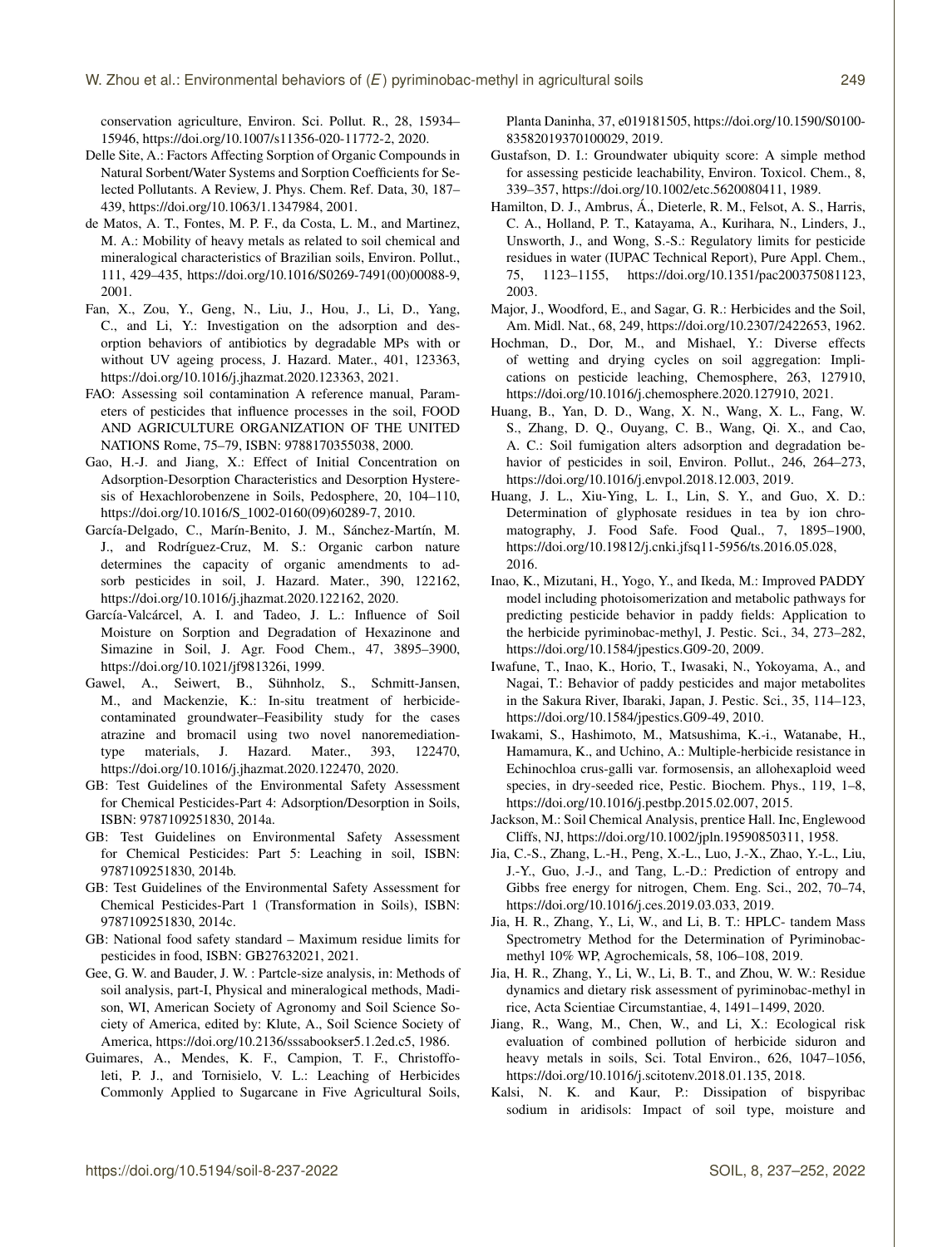temperature, Ecotox. Environ. Safe., 170, 375–382, https://doi.org[/10.1016/j.ecoenv.2018.12.005,](https://doi.org/10.1016/j.ecoenv.2018.12.005) 2019.

- Kaur, P., Kaur, H., Kaur Kalsi, N., and Bhullar, M. S.: Evaluation of leaching potential of penoxsulam and bispyribac sodium in Punjab soils under laboratory conditions, Int. J. Environ. An. Ch., 101, 1–19, https://doi.org[/10.1080/03067319.2021.1970148,](https://doi.org/10.1080/03067319.2021.1970148) 2021.
- Khorram, M. S., Sarmah, A. K., and Yu, Y.: The Effects of Biochar Properties on Fomesafen Adsorption-Desorption Capacity of Biochar-Amended Soil, Water Air Soil Poll., 229, 60, https://doi.org[/10.1007/s11270-017-3603-2,](https://doi.org/10.1007/s11270-017-3603-2) 2018.
- Kolakowski, B. M., Miller, L., Murray, A., Leclair, A., and Riet, J. M. V. D.: Analysis of Glyphosate Residues in Foods on the Canadian Retail Market between 2015–2017, J. Agr. Food Chem., 68, 5201–5211, https://doi.org[/10.1021/acs.jafc.9b07819,](https://doi.org/10.1021/acs.jafc.9b07819) 2020.
- Kulshrestha, P., Giese, R. F., and Aga, D. S.: Investigating the Molecular Interactions of Oxytetracycline in Clay and Organic Matter: Insights on Factors Affecting Its Mobility in Soil, Environ. Sci. Technol., 38, 4097–4105, https://doi.org[/10.1021/es034856q,](https://doi.org/10.1021/es034856q) 2004.
- Lewis, K. A., Tzilivakis, J., Warner, D. J., and Green, A.: An international database for pesticide risk assessments and management, Hum. Ecol. Risk Assess., 22, 1050–1064, https://doi.org[/10.1080/10807039.2015.1133242,](https://doi.org/10.1080/10807039.2015.1133242) 2016.
- L'Huillier, L., Dupont, S., Dubus, I., Becquer, T., and Bourdon, E.,: Carence et fixation du phosphore dans les sols ferrallitiques ferritiques de Nouvelle-Caledonie, XVIe Congres Mondial de Science du Sol, Montpellier, France, 20–26 August 1998, 20–26, <https://www.researchgate.net/publication/50280619> (last access: 10 September 2015), 1998.
- Liu, J., Dong, C., Zhai, Z., Tang, L., and Wang, L.: Glyphosateinduced lipid metabolism disorder contributes to hepatotoxicity in juvenile common carp, Environ. Pollut., 269, 116186, https://doi.org[/10.1016/j.envpol.2020.116186,](https://doi.org/10.1016/j.envpol.2020.116186) 2021a.
- Liu, J., Zhou, J. H., Guo, Q. N., Ma, L. Y., and Yang, H.: Physiochemical assessment of environmental behaviors of herbicide atrazine in soils associated with its degradation and bioavailability to weeds, Chemosphere, 262, 127830, https://doi.org[/10.1016/j.chemosphere.2020.127830,](https://doi.org/10.1016/j.chemosphere.2020.127830) 2021b.
- Luo, F. M., Wu, X. D., and liu, X. Y.: Determination of Pu'er Tea by High Performance Liquid Chromatography Tandem Mass Spectrometry Uncertainty Evaluation of Glyphosate Residues, Analysis and Testing, 22, 144–148, 2019.
- Marín-Benito, J. M., Carpio, M. J., Sánchez-Martín, M. J., and Rodríguez-Cruz, M. S.: Previous degradation study of two herbicides to simulate their fate in a sandy loam soil: Effect of the temperature and the organic amendments, Sci. Total Environ., 653, 1301–1310, https://doi.org[/10.1016/j.scitotenv.2018.11.015,](https://doi.org/10.1016/j.scitotenv.2018.11.015) 2019.
- Martins, E. C., de Freitas Melo, V., Bohone, J. B., and Abate, G.: Sorption and desorption of atrazine on soils: The effect of different soil fractions, Geoderma, 322, 131–139, https://doi.org[/10.1016/j.geoderma.2018.02.028,](https://doi.org/10.1016/j.geoderma.2018.02.028) 2018.
- Martins, J. M. and Mermoud, A.: Sorption and degradation of four nitroaromatic herbicides in mono and multi-solute saturated/unsaturated soil batch systems, J. Contam. Hydrol., 33, 187–210, https://doi.org[/10.1016/S0169-7722\(98\)00070-9,](https://doi.org/10.1016/S0169-7722(98)00070-9) 1998.
- Marvin, H. J. P. and Bouzembrak, Y.: A system approach towards prediction of food safety hazards: Impact of climate and agri-

chemical use on the occurrence of food safety hazards, Agr. Syst., 178, 102760, https://doi.org[/10.1016/j.agsy.2019.102760,](https://doi.org/10.1016/j.agsy.2019.102760) 2020.

- Medo, J., Hricáková, N., Maková, J., Medová, J., Omelka, R., and Javoreková, S.: Effects of sulfonylurea herbicides chlorsulfuron and sulfosulfuron on enzymatic activities and microbial communities in two agricultural soils, Environ. Sci. Pollut. R., 27, 41265–41278, https://doi.org[/10.1007/s11356-020-10063-0,](https://doi.org/10.1007/s11356-020-10063-0) 2020.
- Mehdizadeh, M., Mushtaq, W., Siddiqui, S. A., Ayadi, S., Kaur, P., Yeboah, S., Mazraedoost, S., Duraid, K. A. A.-T., and Tampubolon, K.: Herbicide Residues in Agroecosystems: Fate, Detection, and Effect on Non-Target Plants, Reviews in Agricultural Science, 9, 157–167, https://doi.org[/10.7831/ras.9.0\\_157,](https://doi.org/10.7831/ras.9.0_157) 2021.
- Meimaroglou, N. and Mouzakis, C.: Cation Exchange Capacity (CEC), texture, consistency and organic matter in soil assessment for earth construction: The case of earth mortars, Constr. Build. Mater., 221, 27–39, https://doi.org[/10.1016/j.conbuildmat.2019.06.036,](https://doi.org/10.1016/j.conbuildmat.2019.06.036) 2019.
- Murphy, E. M. and Zachara, J. M.: The role of sorbed humic substances on the distribution of organic and inorganic contaminants in groundwater, Geoderma, 67, 103–124, https://doi.org[/10.1016/0016-7061\(94\)00055-F,](https://doi.org/10.1016/0016-7061(94)00055-F) 1995.
- Nandi, B. K., Goswami, A., and Purkait, M. K.: Adsorption characteristics of brilliant green dye on kaolin, J. Hazard. Mater., 161, 387–395, https://doi.org[/10.1016/j.jhazmat.2008.03.110,](https://doi.org/10.1016/j.jhazmat.2008.03.110) 2009.
- Nelson, D. and Sommers, L.: Total carbon, organic carbon and organic matter, in: Methods of Soil Analysis, edited by: Page, A., American Society of Agronomy, USA, 539–579, https://doi.org[/10.2134/agronmonogr9.2.2ed.c29,](https://doi.org/10.2134/agronmonogr9.2.2ed.c29) 1985.
- NY/T: Guidelines for good herbicide application, ISBN: NY/T1997-2011, 2011.
- Obregón Alvarez, D., Mendes, K. F., Tosi, M., Fonseca de Souza, L., Campos Cedano, J. C., de Souza Falcão, N. P., Dunfield, K., Tsai, S. M., and Tornisielo, V. L.: Sorptiondesorption and biodegradation of sulfometuron-methyl and its effects on the bacterial communities in Amazonian soils amended with aged biochar, Ecotox. Environ. Safe., 207, 111222, https://doi.org[/10.1016/j.ecoenv.2020.111222,](https://doi.org/10.1016/j.ecoenv.2020.111222) 2021.
- Ou, J., Li, H., Ou, X., Yang, Z., Chen, M., Liu, K., Teng, Y., and Xing, B.: Degradation, adsorption and leaching of phenazine-1 carboxamide in agricultural soils, Ecotox. Environ. Safe., 205, 111374, https://doi.org[/10.1016/j.ecoenv.2020.111374,](https://doi.org/10.1016/j.ecoenv.2020.111374) 2020.
- Patel, K. F., Tejnecký, V., Ohno, T., Bailey, V. L., Sleighter, R. L., and Hatcher, P. G.: Reactive oxygen species alter chemical composition and adsorptive fractionation of soil-derived organic matter, Geoderma, 384, 114805, https://doi.org[/10.1016/j.geoderma.2020.114805,](https://doi.org/10.1016/j.geoderma.2020.114805) 2021.
- Pérez-Lucas, G., Gambín, M., and Navarro, S.: Leaching behaviour appraisal of eight persistent herbicides on a loam soil amended with different composted organic wastes using screening indices, J. Environ. Manage., 273, 111179, https://doi.org[/10.1016/j.jenvman.2020.111179,](https://doi.org/10.1016/j.jenvman.2020.111179) 2020.
- Perotti, V. E., Larran, A. S., Palmieri, V. E., Martinatto, A. K., and Permingeat, H. R.: Herbicide resistant weeds: A call to integrate conventional agricultural practices, molecular biology knowledge and new technologies, Plant Sci., 290, 110255, https://doi.org[/10.1016/j.plantsci.2019.110255,](https://doi.org/10.1016/j.plantsci.2019.110255) 2020.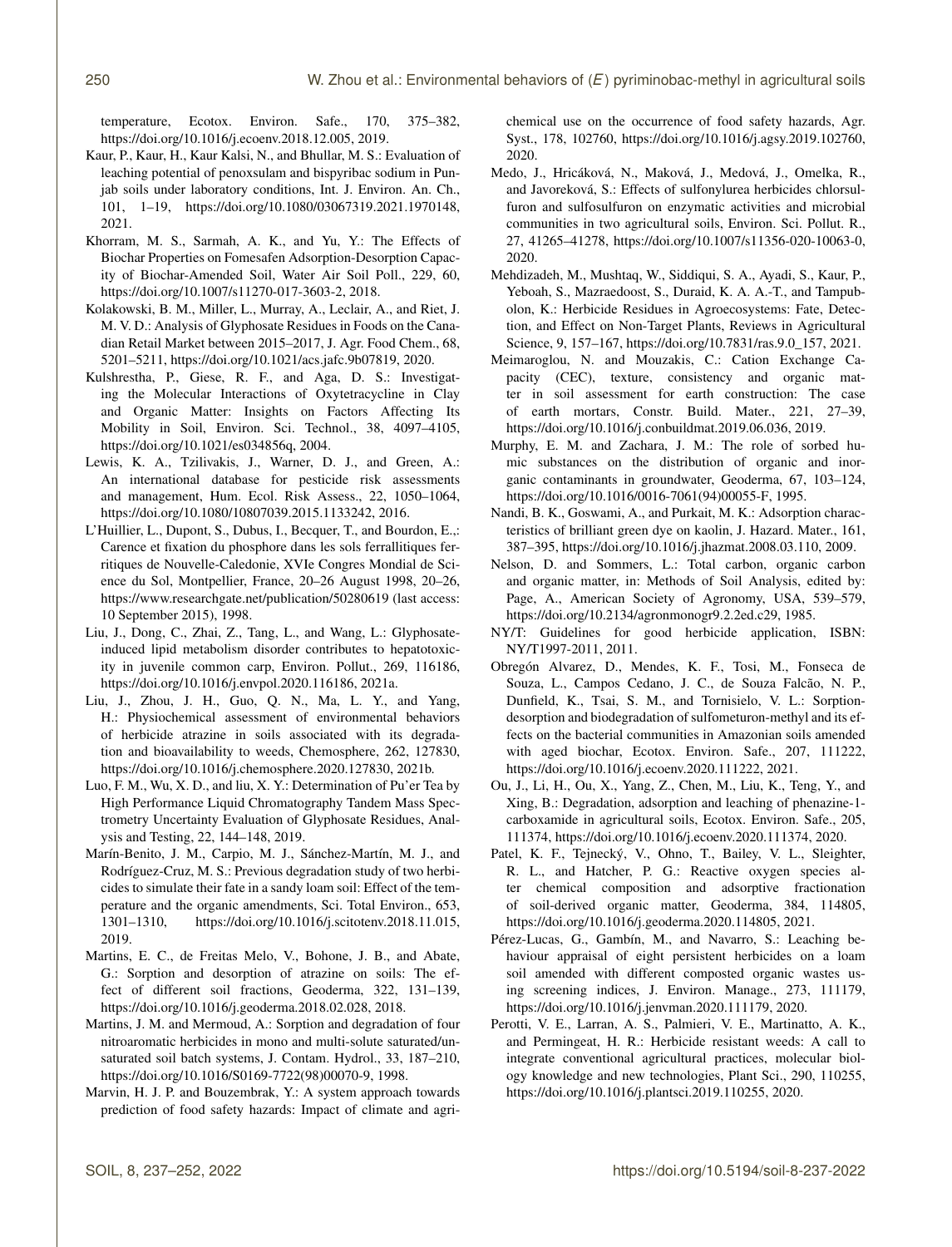- Qin, M., Chai, S., Ma, Y., Gao, H., Zhang, H., and He, Q.: Determination of pyriminobac-methyl and bispyribac-sodium residues in rice by liquid chromatography-tandem mass spectrometry based on QuEChERS, SEPU Chinese Journal of Chromatography, 35, 719–723, https://doi.org[/10.3724/sp.J.1123.2017.02032,](https://doi.org/10.3724/sp.J.1123.2017.02032) 2017.
- Rae, J. E., Cooper, C. S., Parker, A., and Peters, A.: Pesticide sorption onto aquifer sediments, J. Geochem. Explor., 64, 263–276, https://doi.org[/10.1016/S0375-6742\(98\)00037-5,](https://doi.org/10.1016/S0375-6742(98)00037-5) 1998.
- Rao, L., Luo, J., Zhou, W., Zou, Z., Tang, L., and Li, B.: Adsorption–desorption behavior of benzobicyclon hydrolysate in different agricultural soils in China, Ecotox. Environ. Safe., 202, 110915, https://doi.org[/10.1016/j.ecoenv.2020.110915,](https://doi.org/10.1016/j.ecoenv.2020.110915) 2020.
- Schnitzer, M. and Khan, S. U.: In Humic Substances in the Environment, Soil Sci., 117, 130 p., https://doi.org[/10.1097/00010694-](https://doi.org/10.1097/00010694-197402000-00012) [197402000-00012,](https://doi.org/10.1097/00010694-197402000-00012) 1972.
- Schwarzenbach, R. P. and Westall, J.: Transport of nonpolar organic compounds from surface water to groundwater. Laboratory sorption studies, Environ. Sci. Technol., 15, 1360–1367, https://doi.org[/10.1021/es00093a009,](https://doi.org/10.1021/es00093a009) 1981.
- Shibayama, H.: Weeds and weed management in rice production in Japan, Weed Biol. Manag., 1, 53–60, https://doi.org[/10.1046/j.1445-6664.2001.00004.x,](https://doi.org/10.1046/j.1445-6664.2001.00004.x) 2001.
- Silva, T. S., de Freitas Souza, M., Maria da Silva Teófilo, T., Silva dos Santos, M., Formiga Porto, M. A., Martins Souza, C. M., Barbosa dos Santos, J., and Silva, D. V.: Use of neural networks to estimate the sorption and desorption coefficients of herbicides: A case study of diuron, hexazinone, and sulfometuron-methyl in Brazil, Chemosphere, 236, 124333, https://doi.org[/10.1016/j.chemosphere.2019.07.064,](https://doi.org/10.1016/j.chemosphere.2019.07.064) 2019.
- Song, H., Mao, H., and Shi, D.: Synthesis and Herbicidal Activity of α-Hydroxy Phosphonate Derivatives Containing Pyrimidine Moiety, Chin. J. Chem., 28, 2020–2024, https://doi.org[/10.1002/cjoc.201090337,](https://doi.org/10.1002/cjoc.201090337) 2010.
- Spadotto, C. A., Locke, M. A., Bingner, R. L., and Mingoti, R.: Estimating sorption of monovalent acidic herbicides at different pH levels using a single sorption coefficient, Pest Manag. Sci., 76, 2693–2698, https://doi.org[/10.1002/ps.5815,](https://doi.org/10.1002/ps.5815) 2020.
- Stevenson, F. J.: Organic Matter Reactions Involving Herbicides in Soil, J. Environ. Qual., 1, 333–343, https://doi.org[/10.2134/jeq1972.00472425000100040001x,](https://doi.org/10.2134/jeq1972.00472425000100040001x) 1972.
- Sudo, M., Goto, Y., Iwama, K., and Hida, Y.: Herbicide discharge from rice paddy fields by surface runoff and percolation flow: A case study in paddy fields in the Lake Biwa basin, Japan, J. Pestic. Sci., 43, 24–32, https://doi.org[/10.1584/jpestics.D17-061,](https://doi.org/10.1584/jpestics.D17-061) 2018.
- Tamaru, M. and Saito, Y.: Studies of the New Herbicide KIH-6127, Part I, Novel Synthesis of Methyl 6- Acetylsalicylate as a Key Synthetic Intermediate for the Preparation of 6-Acetyl Pyrimidin-2-yl Salicylates and Analogues, Pestic. Sci., 47, 125–130, https://doi.org[/10.1002/\(SICI\)1096-](https://doi.org/10.1002/(SICI)1096-9063(199606)47:2<125::AID-PS394>3.0.CO;2-X) [9063\(199606\)47:2<125::AID-PS394>3.0.CO;2-X,](https://doi.org/10.1002/(SICI)1096-9063(199606)47:2<125::AID-PS394>3.0.CO;2-X) 1996.
- Tamaru, M., Masuyama, N., Sato, M., Takabe, F., Inoue, J., and Hanai, R.: Studies of the New Herbicide KIH-6127, Part III, Synthesis and Structure–Activity Studies of Analogues of KIH-6127 against Barnyard Grass (Echinochloa oryzicola)<sup>∗</sup> , Pestic. Sci., 49, 76–84, https://doi.org[/10.1002/\(SICI\)1096-](https://doi.org/10.1002/(SICI)1096-9063(199701)49:1<76::AID-PS491>3.0.CO;2-E) [9063\(199701\)49:1<76::AID-PS491>3.0.CO;2-E,](https://doi.org/10.1002/(SICI)1096-9063(199701)49:1<76::AID-PS491>3.0.CO;2-E) 1997.
- Tang, W., Yu, Z.-H., and Shi, D.-Q.: Synthesis, crystal structure, and herbicidal activity of pyrimidinyl benzylamine analogues containing a phosphonyl group, Heteroatom Chem., 21, 148–155, https://doi.org[/10.1002/hc.20589,](https://doi.org/10.1002/hc.20589) 2010.
- Temminghoff, E. J. M., Van der Zee, S. E. A. T. M., and de Haan, F. A. M.: Copper Mobility in a Copper-Contaminated Sandy Soil as Affected by pH and Solid and Dissolved Organic Matter, Environ. Sci. Technol., 31, 1109–1115, https://doi.org[/10.1021/es9606236,](https://doi.org/10.1021/es9606236) 1997.
- Ternes, T. A., Herrmann, N., Bonerz, M., Knacker, T., Siegrist, H., and Joss, A.: A rapid method to measure the solid– water distribution coefficient (Kd) for pharmaceuticals and musk fragrances in sewage sludge, Water Res., 38, 4075–4084, https://doi.org[/10.1016/j.watres.2004.07.015,](https://doi.org/10.1016/j.watres.2004.07.015) 2004.
- Urach Ferreira, P. H., Ferguson, J. C., Reynolds, D. B., Kruger, G. R., and Irby, J. T.: Droplet size and physicochemical property effects on herbicide efficacy of pre-emergence herbicides in soybean (Glycine max (L.) Merr), Pest. Manag. Sci., 76, 737–746, https://doi.org[/10.1002/ps.5573,](https://doi.org/10.1002/ps.5573) 2020.
- Wang, H. Z., Zuo, H. G., Ding, Y. J., Miao, S. S., Jiang, C., and Yang, H.: Biotic and abiotic degradation of pesticide Dufulin in soils, Environ. Sci. Pollut. R., 21, 4331–4342, https://doi.org[/10.1007/s11356-013-2380-8,](https://doi.org/10.1007/s11356-013-2380-8) 2014.
- Wang, Q., Fu, Y., Zhang, l., Ling, S., and Wu, Y.: Determination of pyriminobac-methyl isomers in paddy and its storage stability, J. Food Saf. Food Qual., 20, 7429–7435, 2020.
- Wang, W., Liang, Y., Yang, J., Tang, G., Zhou, Z., Tang, R., Dong, H., Li, J., and Cao, Y.: Ionic Liquid Forms of Mesotrione with Enhanced Stability and Reduced Leaching Risk, ACS Sustain. Chem. Eng., 7, 16620–16628, https://doi.org[/10.1021/acssuschemeng.9b03948,](https://doi.org/10.1021/acssuschemeng.9b03948) 2019.
- Wang, Z., Yang, L., Cheng, P., Yu, Y., Zhang, Z., and Li, H.: Adsorption, degradation and leaching migration characteristics of chlorothalonil in different soils, Eur. J. Remote Sens., 54, 1–10, https://doi.org[/10.1080/22797254.2020.1771216,](https://doi.org/10.1080/22797254.2020.1771216) 2020.
- Wei, L., Huang, Y., Huang, L., Li, Y., Huang, Q., Xu, G., Müller, K., Wang, H., Ok, Y. S., and Liu, Z.: The ratio of H/C is a useful parameter to predict adsorption of the herbicide metolachlor to biochars, Environ. Res., 184, 109324, https://doi.org[/10.1016/j.envres.2020.109324,](https://doi.org/10.1016/j.envres.2020.109324) 2020.
- Willett, C. D., Grantz, E. M., Sena, M. G., Lee, J. A., Brye, K. R., and Clarke, J. A.: Soil sorption characteristics of benzobicyclon hydrolysate and estimated leaching risk in soils used for rice production, Environ. Chem., 17, 445–456, https://doi.org[/10.1071/EN19189,](https://doi.org/10.1071/EN19189) 2020.
- Xiang, L., Wang, X. D., Chen, X. H., Mo, C. H., Li, Y. W., Li, H., Cai, Q. Y., Zhou, D. M., Wong, M. H., and Li, Q. X.: Sorption Mechanism, Kinetics, and Isotherms of Di-n-butyl Phthalate to Different Soil Particle-Size Fractions, J. Agr. Food Chem., 67, 4734–4745, https://doi.org[/10.1021/acs.jafc.8b06357,](https://doi.org/10.1021/acs.jafc.8b06357) 2019.
- Xie, G., Li, B., Tang, L., Rao, L., and Dong, Z.: Adsorptiondesorption and leaching behaviors of broflanilide in four texturally different agricultural soils from China, J. Soils Sediments, 21, 724–735, https://doi.org[/10.1007/s11368-020-02831-](https://doi.org/10.1007/s11368-020-02831-9) [9,](https://doi.org/10.1007/s11368-020-02831-9) 2020.
- Xu, Y., Liu, J., Cai, W., Feng, J., Lu, Z., Wang, H., Franks, A. E., Tang, C., He, Y., and Xu, J.: Dynamic processes in conjunction with microbial response to disclose the biochar effect on pentachlorophenol degradation under both aerobic